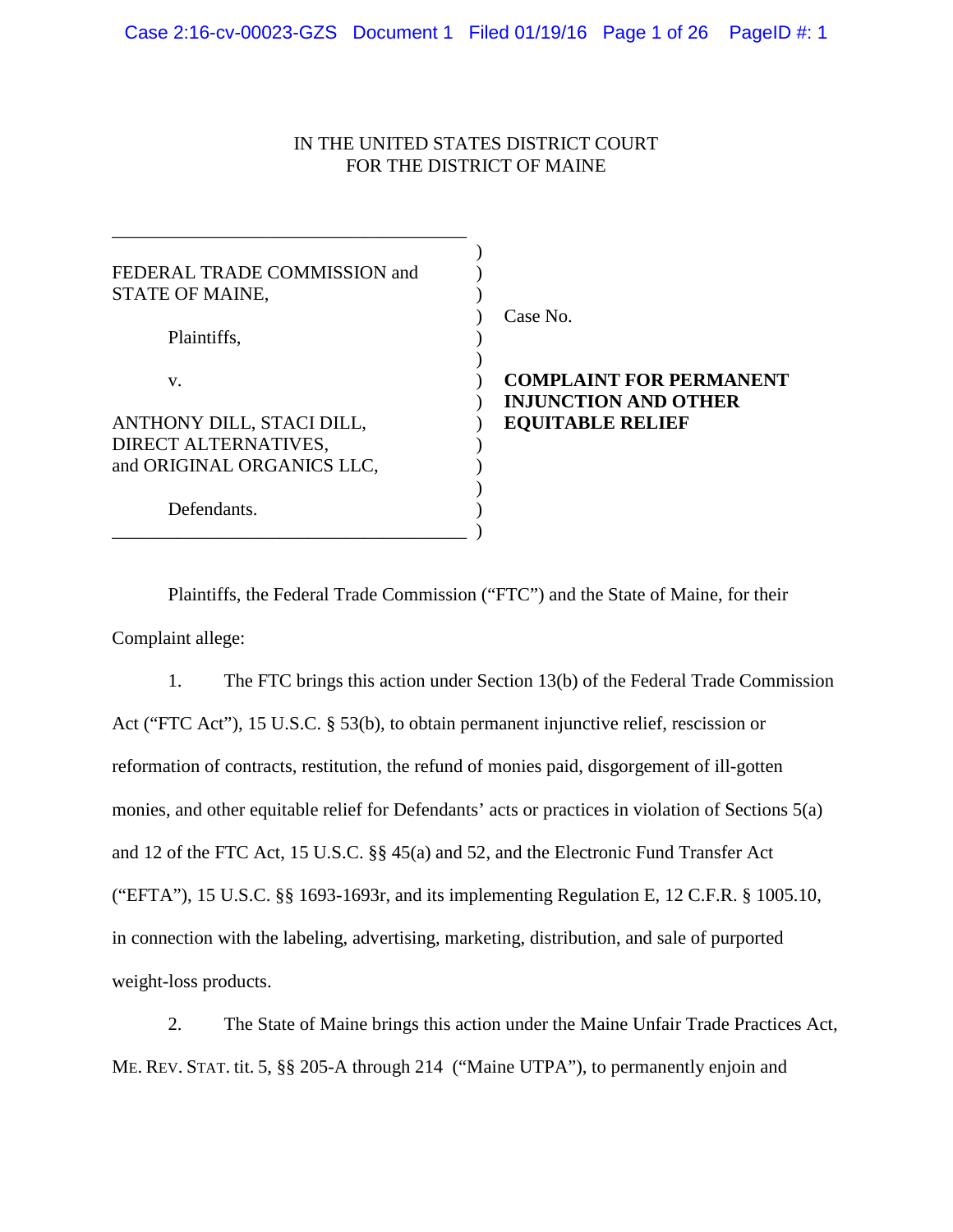restrain Defendants from engaging in certain unlawful unfair and deceptive acts or practices in the conduct of trade or commerce, and to obtain relief for Defendants' acts or practices in violation of the Maine UTPA in connection with the labeling, advertising, marketing, distribution, and sale of purported weight-loss products, such relief to include rescission or reformation of contracts, the refund of monies paid, disgorgement, restitution, civil penalties, other relief as provided in the Maine UTPA, and other equitable relief.

### **JURISDICTION AND VENUE**

3. This Court has subject matter jurisdiction pursuant to 28 U.S.C. §§ 1331, 1337(a), and 1345, and 15 U.S.C. §§ 45(a), 53(b), and 1607(c), and over the claims of the State of Maine pursuant to 28 U.S.C. § 1367.

4. Venue is proper in this district under 28 U.S.C. § 1391(b), (c), and (d), and 15 U.S.C. § 53(b).

#### **PLAINTIFFS**

5. The FTC is an independent agency of the United States Government created by statute. 15 U.S.C. §§ 41-58. The FTC enforces Section 5(a) of the FTC Act, 15 U.S.C. § 45(a), which prohibits unfair or deceptive acts or practices in or affecting commerce. The FTC also enforces Section 12 of the FTC Act, 15 U.S.C. § 52, which prohibits false advertisements for food, drugs, devices, services, or cosmetics in or affecting commerce.

6. Pursuant to Section 13(b) of the FTC Act, 15 U.S.C.  $\S$  53(b), the FTC is authorized to initiate federal district court proceedings by its own attorneys to enjoin violations of the FTC Act, and to secure such equitable relief as may be appropriate in each case, including rescission or reformation of contracts, restitution, the refund of monies paid, and the disgorgement of ill-gotten monies.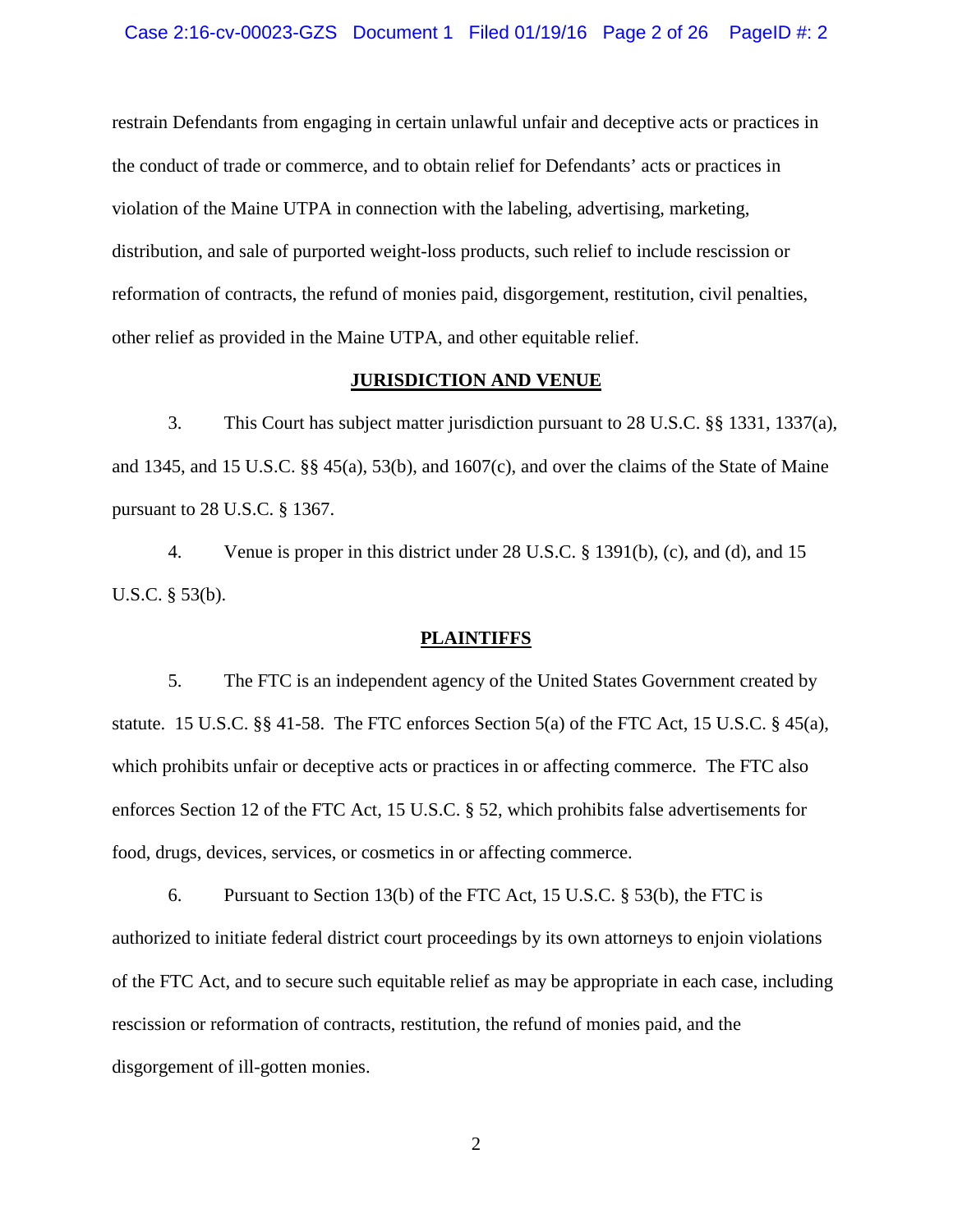7. Plaintiff State of Maine is one of fifty sovereign states of the United States. Janet T. Mills is the duly elected and qualified Attorney General acting for Plaintiff State of Maine and is authorized to enforce the Maine UTPA pursuant to ME. REV. STAT. tit. 5, §§ 191 and 209 and the powers vested in her by common law.

8. This Court has supplemental jurisdiction over Plaintiff State of Maine's claims under 28 U.S.C. § 1367.

### **THE DEFENDANTS**

9. Defendant Anthony Dill is the owner, sole director, manager, and chief executive officer of Direct Alternatives and Original Organics LLC. At all times material to this Complaint he has identified his primary place of business as 165 Pleasant Avenue, South Portland, Maine 04106. In addition, he has done business at 551 Congress Street, Suite A, Portland, Maine 04101. At all times material to this Complaint, acting alone or in concert with others, including Staci Dill, Anthony Dill has formulated, directed, controlled, had the authority to control, or participated in the acts and practices of Direct Alternatives and Original Organics LLC, including the acts and practices set forth in this Complaint. In connection with the matters alleged herein, he transacts or has transacted business in this District and throughout the United States and Canada.

10. Defendant Staci Dill, together with her husband, Anthony Dill, takes part in the management of Defendants Direct Alternatives and Original Organics LLC. At all times material to this Complaint, acting alone or in concert with others, including Anthony Dill, Staci Dill has formulated, directed, controlled, had the authority to control, or participated in the acts and practices of Direct Alternatives and Original Organics LLC, including the acts and practices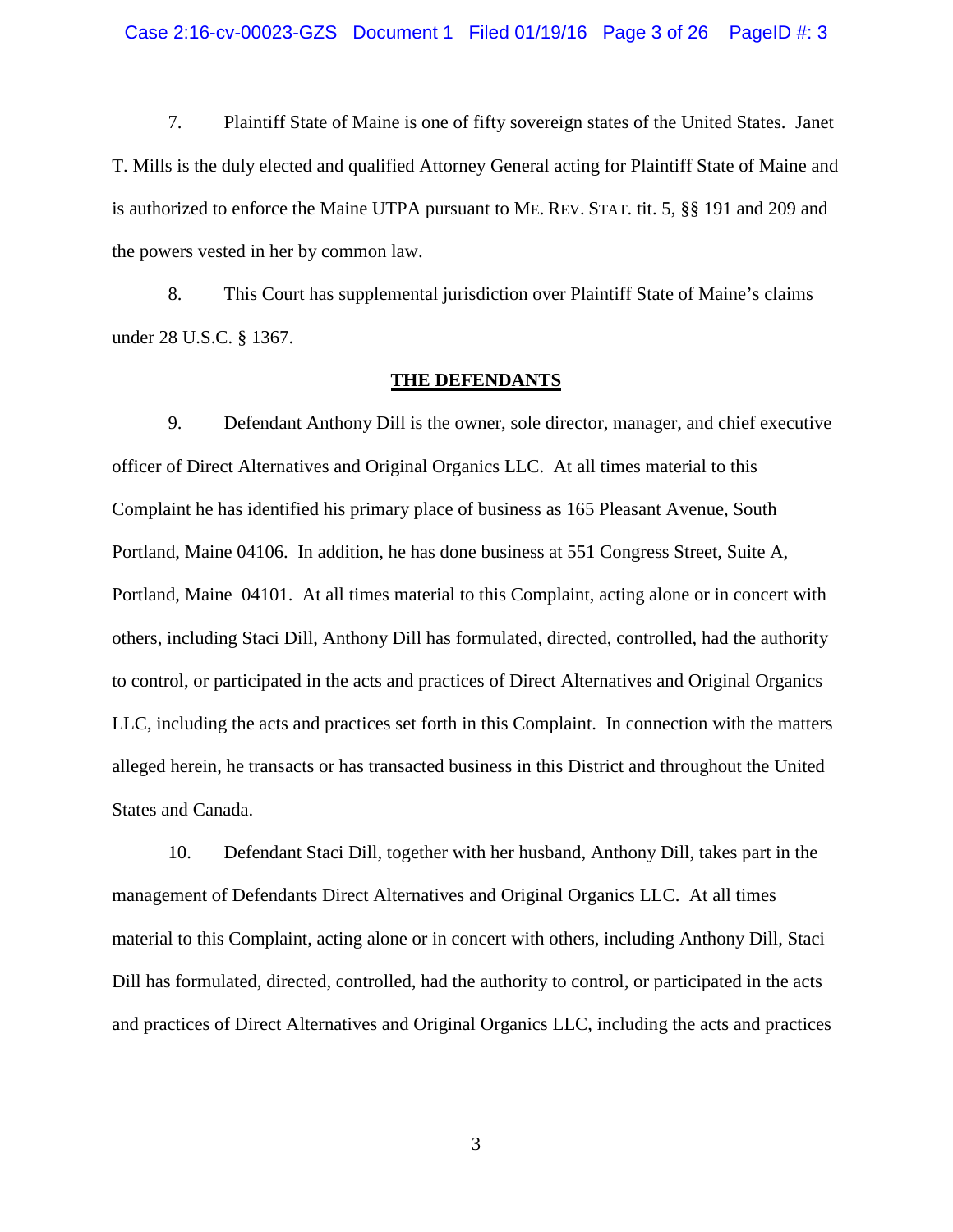# Case 2:16-cv-00023-GZS Document 1 Filed 01/19/16 Page 4 of 26 PageID #: 4

set forth in this Complaint. In connection with the matters alleged herein, she transacts or has transacted business in this District and throughout the United States and Canada.

11. At all times material to this Complaint, Defendant Direct Alternatives, a Maine company, has identified its principal place of business as 165 Pleasant Avenue, South Portland, Maine 04106 and has done business at 551 Congress Street, Suite A, Portland, Maine 04101. Direct Alternatives markets dietary supplements and weight-loss products, including AF Plus and Final Trim. At all times material to this Complaint, acting alone or in concert with others, Direct Alternatives has labeled, advertised, marketed, distributed, or sold these purported weightloss products in this District and throughout the United States and Canada.

12. At all times material to this Complaint, Defendant Original Organics LLC ("Original Organics"), a Maine company, has identified its principal place of business as 165 Pleasant Avenue, South Portland, Maine 04106 and has done business at 551 Congress Street, Suite A, Portland, Maine 04101. Original Organics markets dietary supplements and weight-loss products, including AF Plus and Final Trim. At all times material to this Complaint, acting alone or in concert with others, Original Organics has labeled, advertised, marketed, distributed, or sold these purported weight-loss products in this District and throughout the United States and Canada.

#### **COMMERCE**

13. At all times material to this Complaint, Defendants have maintained a substantial course of trade in or affecting commerce, as "commerce" is defined in Section 4 of the FTC Act, 15 U.S.C. § 44 and as "trade and commerce" are defined in Section 206(3) of the Maine UTPA, ME. REV. STAT. tit. 5, § 206(3).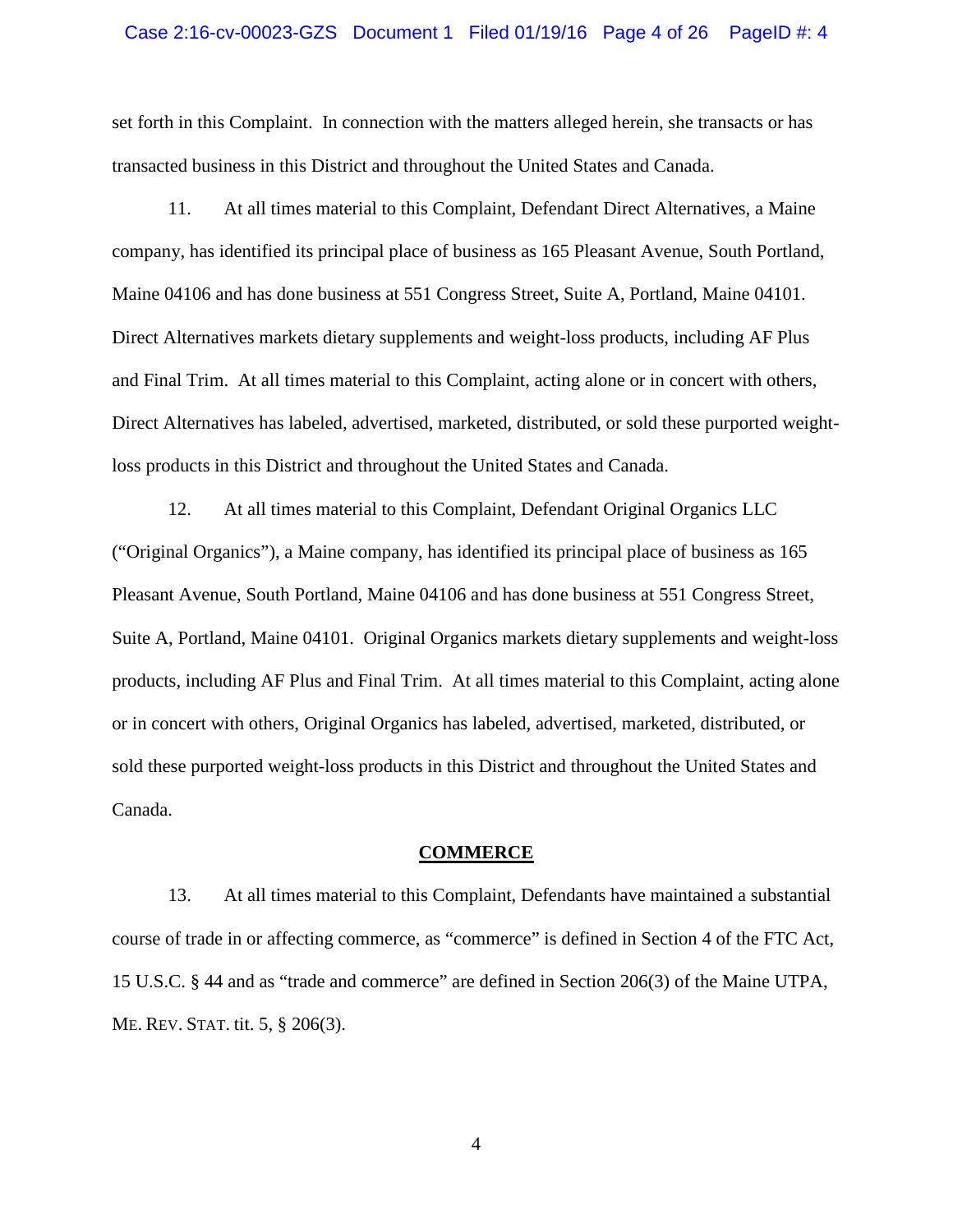# **DEFENDANTS' BUSINESS ACTIVITIES**

14. Beginning on or before January 1, 2012 and continuing to present, Defendants have employed unfair or deceptive marketing tactics in the advertising, marketing, distribution, and sale of purported weight-loss products, including AF Plus and Final Trim. Defendants sell these products directly to consumers, predominantly through radio advertising nationwide and in Canada, which has garnered in excess of \$16 million in gross sales. In the course of selling these products, Defendants have made unauthorized charges to consumers' credit and debit cards.

# **AF PLUS ADVERTISING**

15. One bottle of AF Plus sells for approximately \$39.95 and contains 30 capsules. It is usually sold as part of a minimum order of two bottles for \$79.90. The recommended serving size is one capsule per day. AF Plus contains a proprietary blend that includes 750 mg of:

- Acai fruit extract (*Euterpe oleracea*)
- Green tea leaf extract (98% polyphenols, 75% catechins, 45% EGCG, 150mg caffeine)
- *Panax ginseng* root extract (4% ginsenosides)
- Pomegranate fruit extract (20% ellagic acid)
- Amla fruit extract

16. One of the radio advertisements for AF Plus begins with a voiceover asking "Do you want to lose 10 pounds? How about thirty, or even fifty pounds?" A purported company spokesperson then claims that "when we created this once daily weight loss capsule, we had no idea it would work THIS well," and describes AF Plus as a "proven breakthrough in weight loss." Exhibit A, p. 1.

17. In another radio advertisement, the purported company spokesperson states "Hi, I'm Stacey Howard with AF Plus. I've lost a ton of weight with AF Plus, and now you can too." This character is fictitious, as are her reported experiences. Exhibit A, p. 2.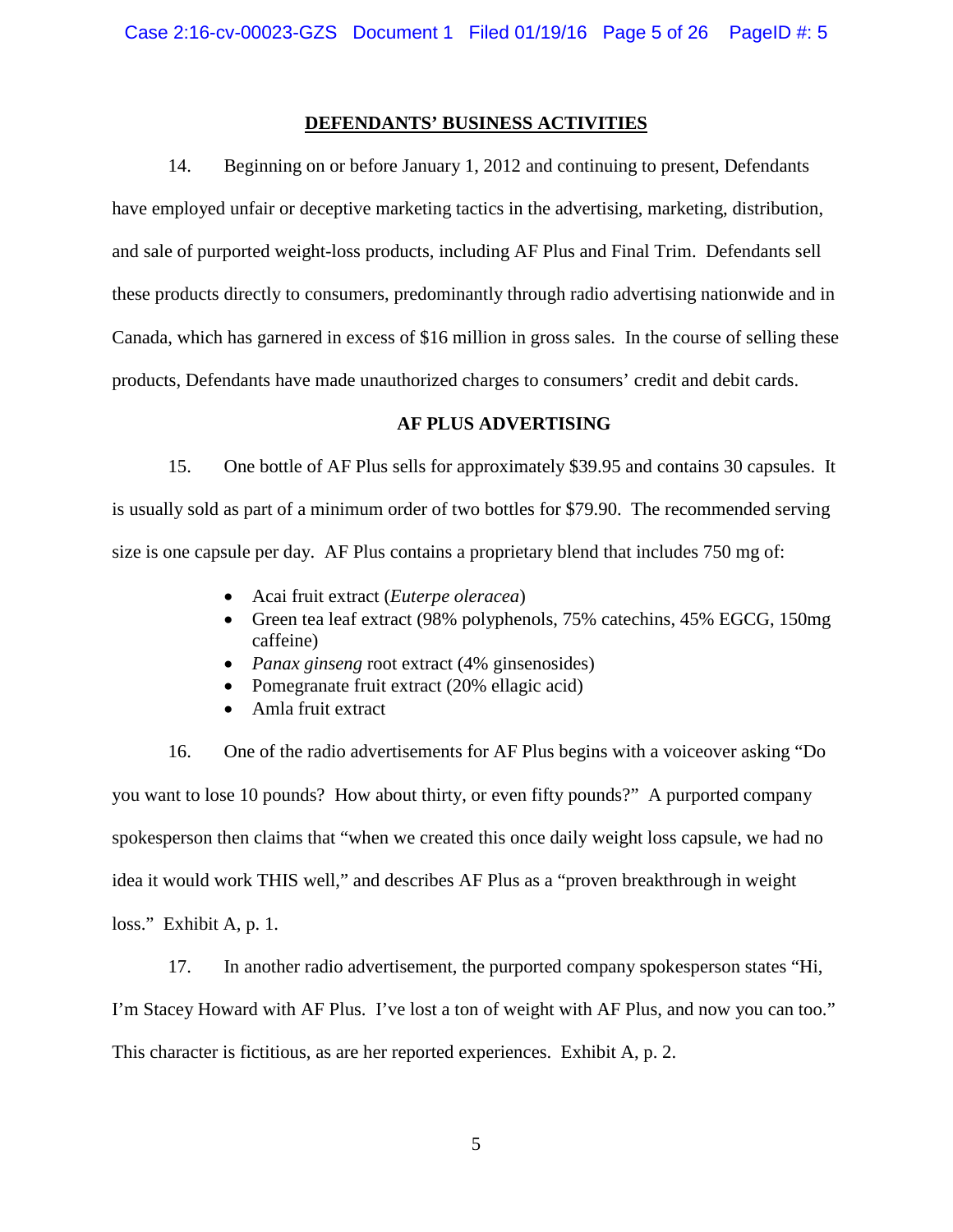### Case 2:16-cv-00023-GZS Document 1 Filed 01/19/16 Page 6 of 26 PageID #: 6

18. Defendants' radio advertisements for AF Plus claim that "AF Plus is an amazing PROVEN breakthrough in weight loss," Exhibit A, pp. 2-3, and "this product is proven and can cause dramatic weight loss." Exhibit A, p. 4.

19. Many of Defendants' radio advertisements for AF Plus claim that users lose pounds in days, and as much as 30 pounds or more. Exhibit A, pp. 1-5.

20. An Interactive Voice Recording ("IVR") that Defendants used to take customer orders claims "[AF Plus is] so powerful, it even works while you sleep!" and "With the metabolism-boosting benefits of AF Plus, you can keep eating your favorite foods and STILL lose pounds and inches – in fact we guarantee it!" Exhibit B.

21. Another of Defendants' radio advertisements for AF Plus claims that "Mayo Clinic research proves that carrying fat in your midsection raises your risk of heart disease, stroke, high blood pressure, even cancer. If you need to lose weight, you absolutely must call now." Exhibit A, p. 4. When consumers call to order they are then told: "Best of all, one capsule lasts an entire day. That's 24 hours of fat burning power." That IVR recording also claims that users lose "pounds and inches." Exhibit B.

#### **FINAL TRIM ADVERTISING**

22. One bottle of Final Trim sells for approximately \$39.95 and contains 30 capsules. It is usually sold as part of a minimum order of two bottles for \$79.90. The recommended serving size is two capsules per day. Final Trim contains the following ingredients:

- Thiamin (as thiamin mononitrate), 1mg
- Riboflavin, 1.13mg
- Konjac root (glucomannan), 1,000mg
- HyperLoss blend 380mg\*

\**Rhodiola rosea* root extract (1% rosavins), Ashwagandha root (from 5:1 concentrate), Bee pollen, Green Tea Extract, Licorice root (from 4:1 concentrate), Schizandra berry (from 10:1 extract),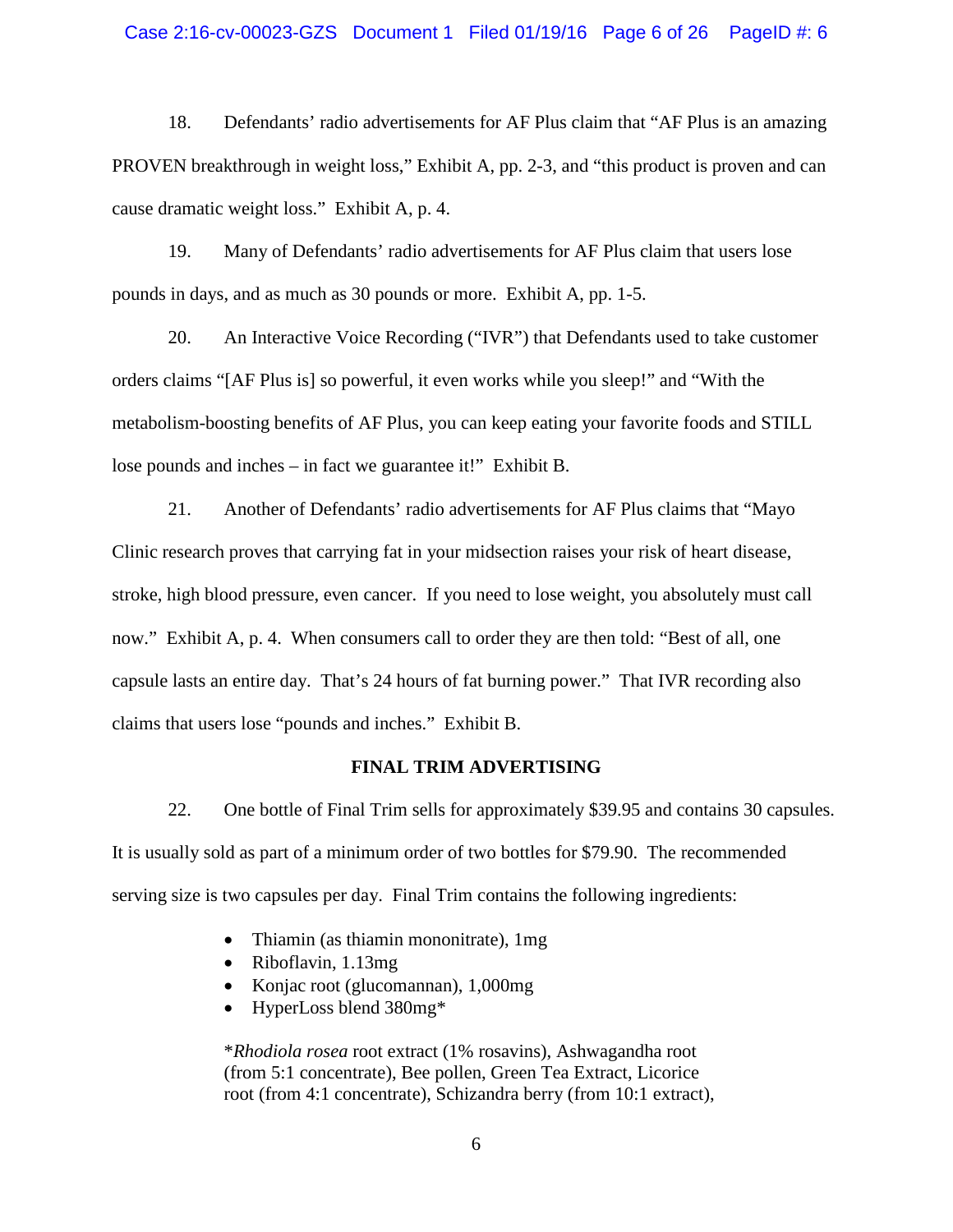Acai fruit (*Euterpe oleracea*) (from 5:1 extract), Adrenal (bovine), Wild jujube seed extract, Passion flower extract (plant), *Panax ginseng* root, 5-HTP (from *Griffonia simplicifolia* seed extract), Zinc ascorbate, Biotin

23. One radio advertisement for Final Trim features the female and male voices of purported product endorsers who claim to have lost 50 pounds, 45 pounds, and 30 pounds, respectively. Exhibit C, p.1. Another radio advertisement for Final Trim features a purported company spokesperson, Jill Moore, who states "I got tired of being fat. Being overweight really limited my life because I didn't have any self confidence. I've since lost [all of] the extra pounds and inches with Final Trim. Hi, I'm Jill Moore with Final Trim. If you need to lose 30 pounds or more, I'm inviting you to participate in our nationwide risk-free trial." These characters are fictitious, as are their reported experiences. Exhibit C, p. 2.

24. Defendants' radio advertisements for Final Trim claim that "Final Trim is an amazing PROVEN breakthrough in weight loss: a ONCE-daily capsule that can help you lose weight in days," Exhibit C, p. 3, and "This product is proven and can cause dramatic weight loss so supplies are limited … experience maximum weight loss - pounds in days." Exhibit C, p. 6.

25. Many of Defendants' radio advertisements for Final Trim similarly claim that users lose pounds in days, and as much as 30 pounds or more. Exhibit C.

26. An IVR script for Final Trim claims "Since our metabolism-boosting formula helps you shed body fat more quickly, you can keep eating your favorite foods and STILL lose pounds and inches – in fact, we guarantee it!" Exhibit D.

# **MARKETING PRACTICES FOR AF PLUS AND FINAL TRIM**

27. The radio advertisements for AF Plus and Final Trim are very similar and invite consumers to respond to a toll-free number to receive their "risk-free trial" for either AF Plus or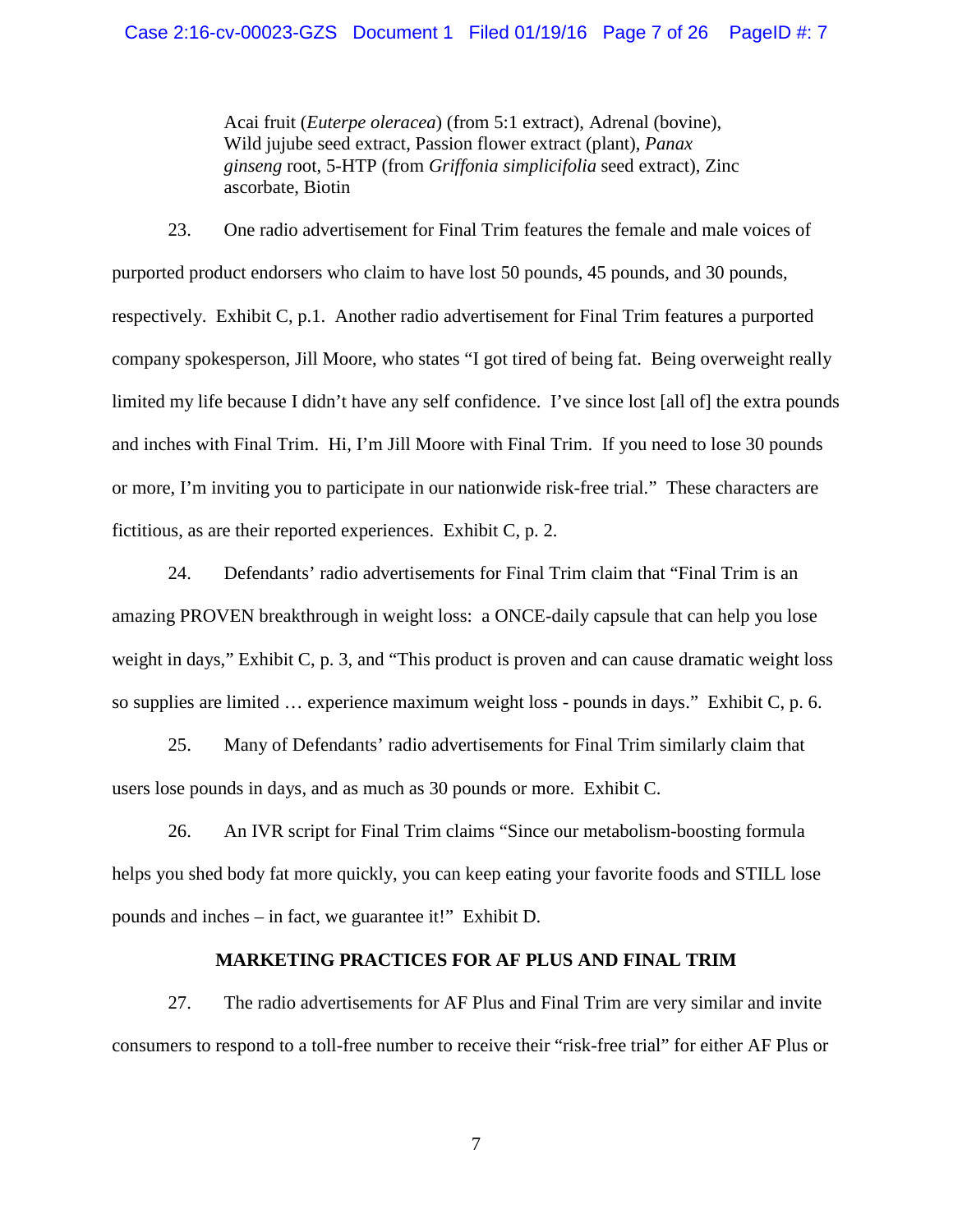# Case 2:16-cv-00023-GZS Document 1 Filed 01/19/16 Page 8 of 26 PageID #: 8

Final Trim. Defendants' IVR recordings frequently greet consumers with the news that they have called "in time to get one of the last 100 trials" for AF Plus or Final Trim. Exhibits B & D.

28. At least one of Defendants' radio advertisements for AF Plus deceptively implies that it is a public service announcement, citing a Surgeon General's warning regarding obesity and offering to distribute AF Plus "risk free" on a "first-come, first-served basis." Exhibit A, p. 5.

29. At least one of Defendants' radio advertisements for Final Trim deceptively states that "The following message is not a radio commercial. It's a gift to anyone listening today who needs to lose weight." Exhibit C, p. 7. In fact, consumers who call the toll-free number in the advertisement are prompted to give a credit or debit card to the IVR and are charged \$7.95 in postage to receive the product. Further, in order to avoid being charged an additional \$79.90, consumers must also pay the postage for returning the product and call to cancel the continuity plan in which Defendants have automatically enrolled them.

30. The IVR scripts and marketing materials for both AF Plus and Final Trim are very similar. The IVR requests consumers' names and credit or debit card numbers prior to giving any disclosures about the terms of the offer. Consumers who agree to the "risk-free trial" offers are asked to pay \$7.95 in shipping costs to receive two bottles of either AF Plus or Final Trim valued at \$79.90.

31. Defendants' offers are not in fact free. First, Defendants automatically enroll consumers into continuity plans that they fail to adequately disclose, creating the risk that consumers will incur further unauthorized charges to their credit or debit cards and receive unwanted products. Defendants do not permit consumers to return these additional product shipments and refuse requests for refunds.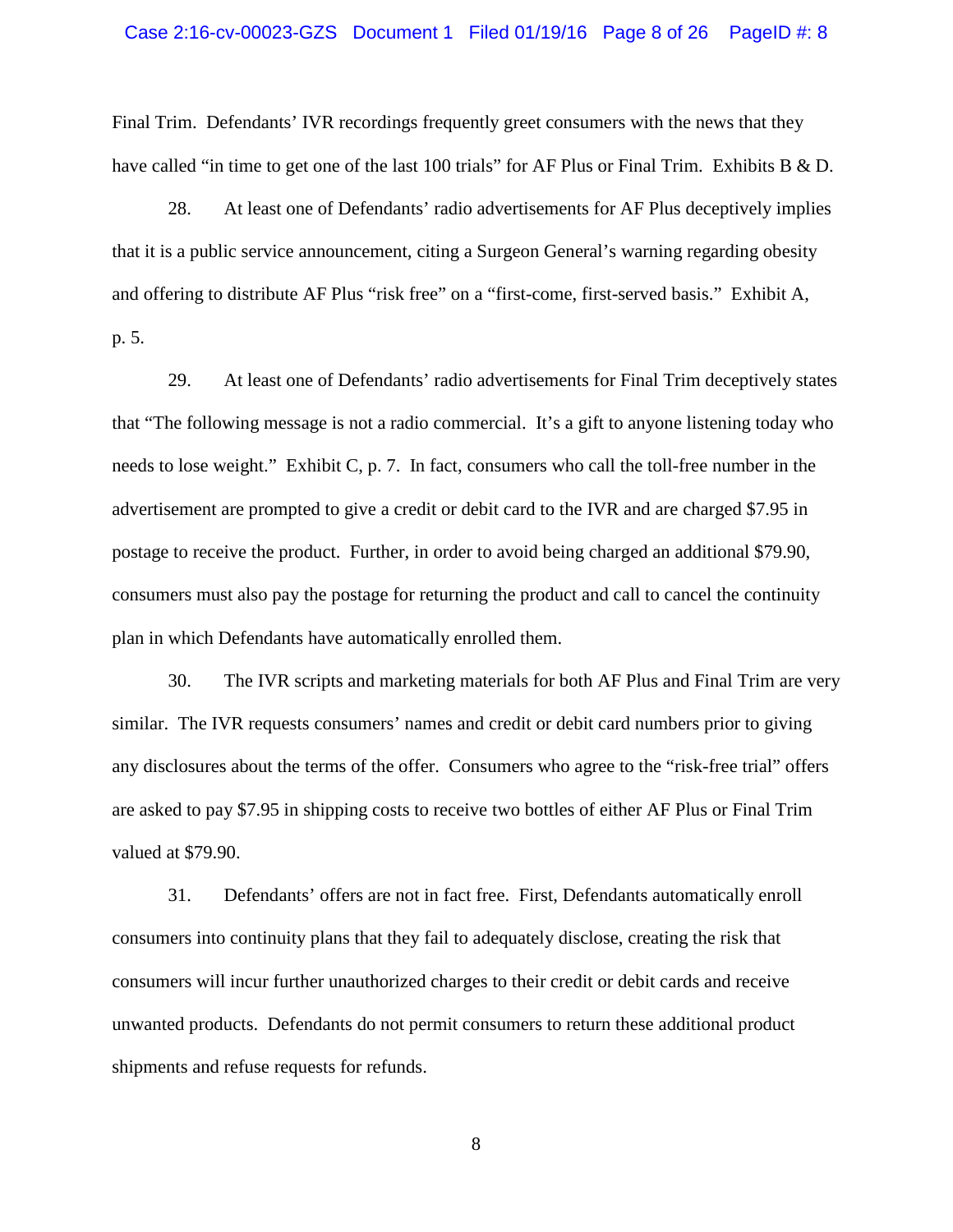### Case 2:16-cv-00023-GZS Document 1 Filed 01/19/16 Page 9 of 26 PageID #: 9

32. Second, consumers risk incurring further charges if they do not follow

Defendants' inadequately disclosed return policies. For example, prior to sale, Defendants fail to disclose that consumers must call in advance to obtain a return authorization code and that they must return at least one unopened bottle of the product to avoid being charged \$79.90 for both bottles. In fact, consumers who do not return at least one unopened bottle of the products are charged the entire \$79.90.

33. Prior to sale, Defendants fail to disclose to consumers all of the steps they must take to avoid being charged for the "risk free" trial. For example, consumers are not told that to avoid being charged they must:

- Call to cancel the order and obtain a Return Merchandise Authorization ("RMA") number from a customer service representative several days prior to the expiration of the "risk-free" trial;
- Return at least one unopened/sealed bottle of the product before the expiration of thirty (30) days after the initial inbound sales call;
- Pay the cost of returning the product;
- Obtain a tracking number to prove the product had been properly returned within thirty (30) days; and
- Call the company's customer service number again with the tracking number prior to the expiration of the 30-day trial period.

After the sale, Defendants still do not adequately disclose all the steps consumers must take to avoid being charged. For example, while Defendants send consumers a pamphlet that directs consumers, in small print, to return the product to obtain a refund, the pamphlet does not explain that the product must be returned unopened. Even when consumers follow all of Defendants'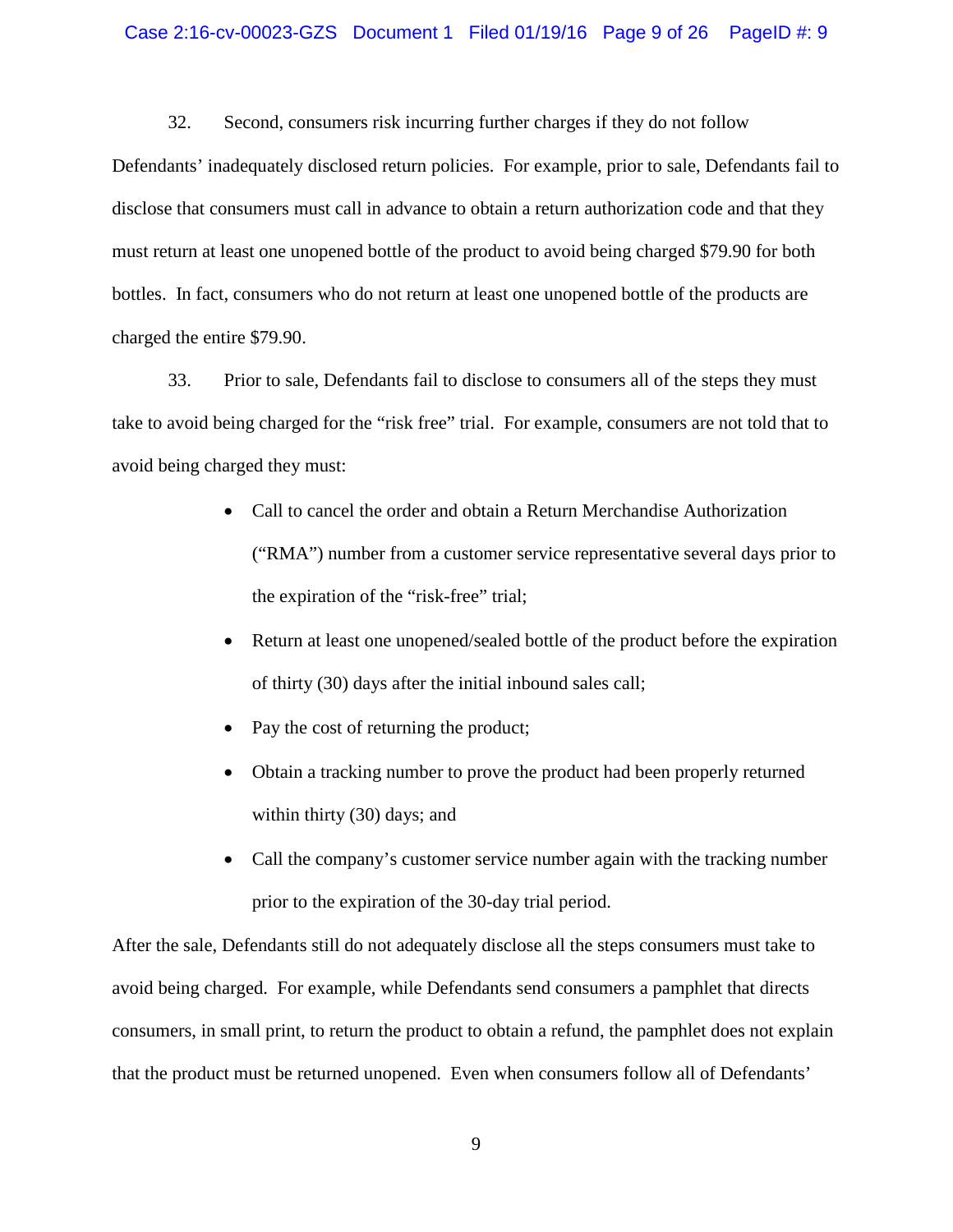### Case 2:16-cv-00023-GZS Document 1 Filed 01/19/16 Page 10 of 26 PageID #: 10

refund policies, including the return of unopened products prior to the expiration of the "riskfree" trial, many consumers are nevertheless charged \$79.90 to their debit or credit cards.

34. Consumers who respond to Defendants' "risk-free trial" are also offered their choice of \$80 worth of gift cards from either Walmart or Target for enrolling in 30-day trial memberships in two buying clubs, Home Play and ValuePlus. The cost for each club, \$1.95, is billed to consumers in advance for the first month. If consumers do not cancel within thirty (30) days, the monthly price of each club goes up to \$24.95. Although consumers are repeatedly promised that they will receive \$80 worth of gift cards whether or not they remain club members, consumers do not receive the full value of the promised gift cards. To receive even a fraction of the promised gift card value, consumers must go to two separate websites, investigate each club's website for gift card offers, print out forms, fill out the forms, mail in each form separately, and repeat the entire application process again eight weeks later.

35. In many cases, in order to justify denying refunds, Defendants misrepresent that consumers were given all of the information about the terms of the offer before they made the purchase.

36. In some instances, despite Defendants' representations that consumers may cancel easily and at any time, consumers who call Defendants' toll-free customer service numbers to cancel their "free trial" or "risk-free trial," or cancel continuity programs, are unable to reach a customer service representative. When consumers are unable to reach a customer service representative within the cancellation period, Defendants strictly enforce the company's refund and cancellation policies, refusing to honor cancellations or refund requests.

37. Defendants obtain debit card numbers from many consumers with the intention of charging them for continuity plans without first obtaining their written or other similarly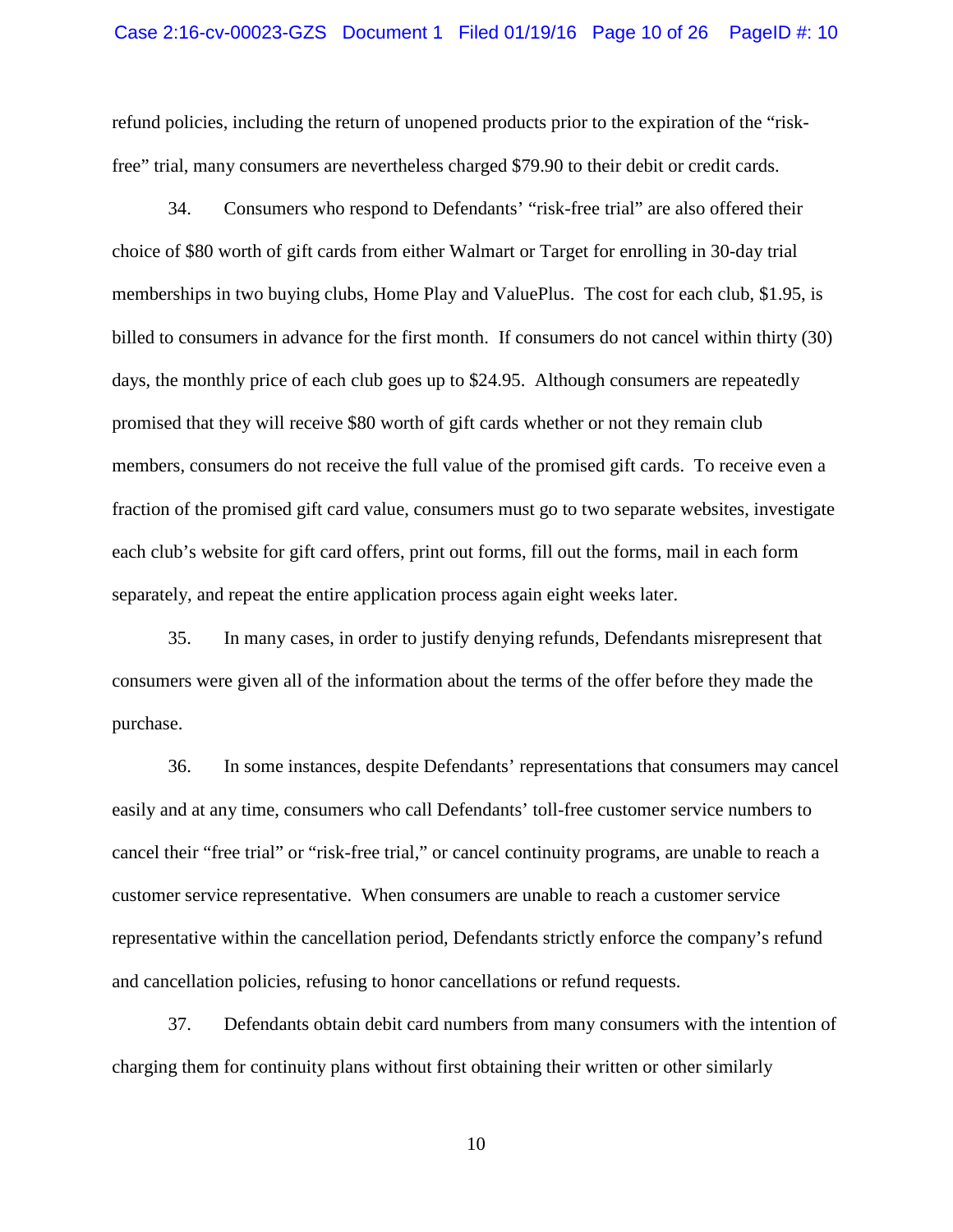authenticated authorization in advance in a form that describes the terms of the preauthorized transfer in a clear and understandable form.

# **VIOLATIONS OF THE FTC ACT**

38. Section 5(a) of the FTC Act, 15 U.S.C. § 45(a), prohibits "unfair or deceptive acts or practices in or affecting commerce."

39. Misrepresentations or deceptive omissions of material fact constitute deceptive acts or practices prohibited by Section 5(a) of the FTC Act.

40. Section 12 of the FTC Act, 15 U.S.C. § 52, prohibits the dissemination of any false advertisement in or affecting commerce for the purpose of inducing, or which is likely to induce, the purchase of food, drugs, devices, services, or cosmetics. For the purposes of Section 12 of the FTC Act, 15 U.S.C. § 52, AF Plus and Final Trim are "foods" or "drugs," as defined in Section 15(b) and (c) of the FTC Act, 15 U.S.C. § 55(b), (c). The term "false advertisement" means an advertisement, other than labeling, which is misleading in a material respect. 15 U.S.C. § 55(a)(1).

#### **COUNT I**

#### **FALSE OR UNSUBSTANTIATED CLAIMS**

41. Through the means described in Paragraphs 16-21 and Paragraphs 23-26, including, but not limited to the statements and representations contained in advertising and IVR scripts, attached as Exhibits A through D, Defendants have represented, expressly or by implication, that:

- a. AF Plus, taken as directed, will cause users to lose weight, including 30 pounds or more;
- b. AF Plus, taken as directed, is proven to cause substantial weight loss;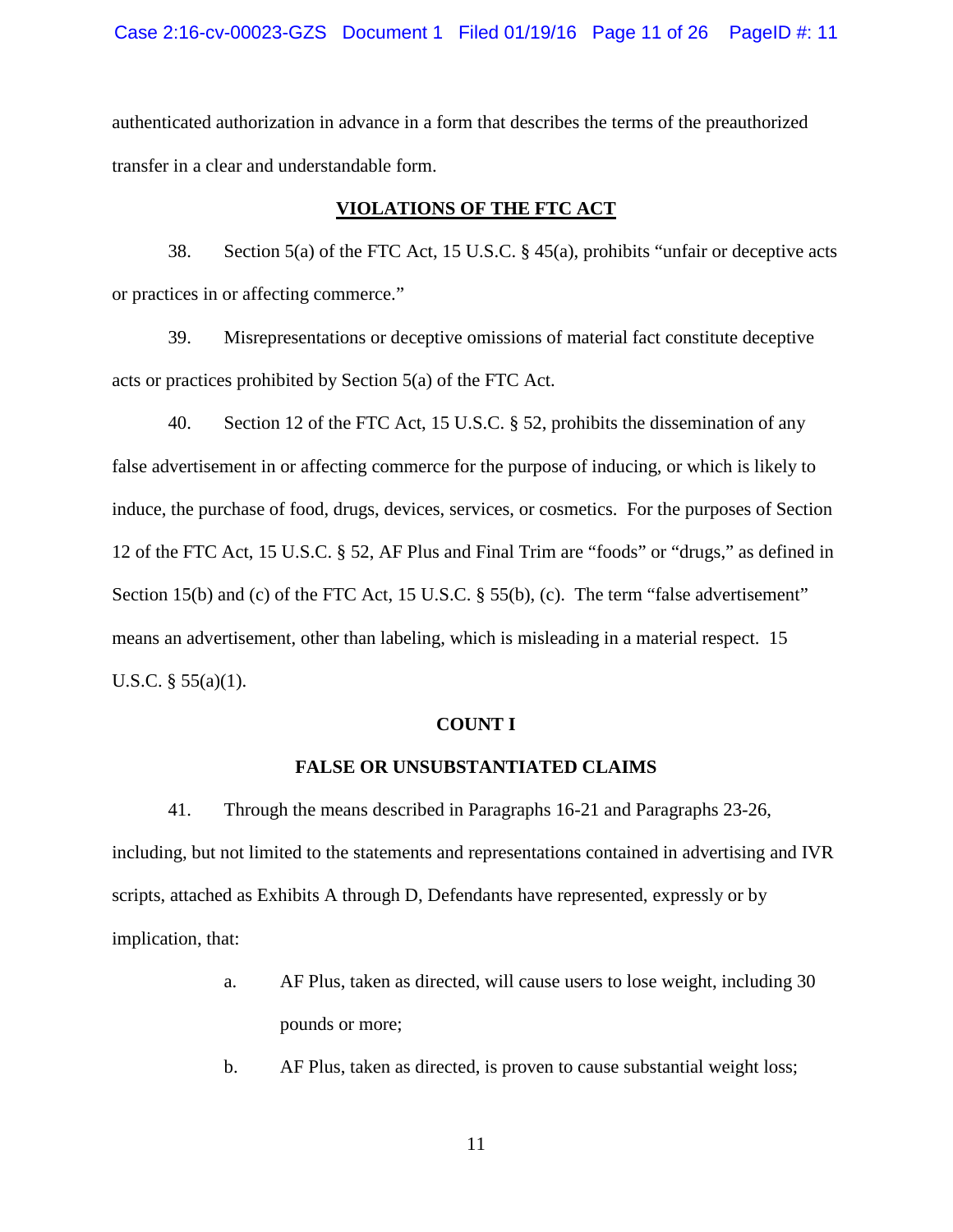- c. AF Plus, taken as directed, will cause users to lose pounds in days;
- d. AF Plus, taken as directed, burns fat;
- e. AF Plus, taken as directed, boosts users' metabolism, thereby allowing users to keep eating their favorite foods and still lose pounds and inches;
- f. Final Trim, taken as directed, will cause users to lose weight, including as much as 30 pounds or more;
- g. Final Trim, taken as directed, is proven to cause substantial weight loss;
- h. Final Trim, taken as directed, will cause users to lose pounds in days; and
- i. Final Trim, taken as directed, boosts users' metabolism, thereby allowing users to keep eating their favorite foods and still lose pounds and inches.

42. The representations set forth in Paragraph 41 are false or misleading, or were not substantiated at the time the representations were made. Therefore, the making of the representations set forth in Paragraph 41 constitutes a deceptive act or practice and the making of false advertisements, in or affecting commerce, in violation of Sections 5(a) and 12 of the FTC Act, 15 U.S.C. §§ 45(a) and 52.

#### **COUNT II**

### **FALSE ADVERTISING CLAIMS**

43. Through the means described in Paragraphs 17 and 23 Defendants have represented, explicitly or by implication, that the product users appearing in Defendants' advertising for AF Plus and Final Trim have successfully used those products to lose substantial weight.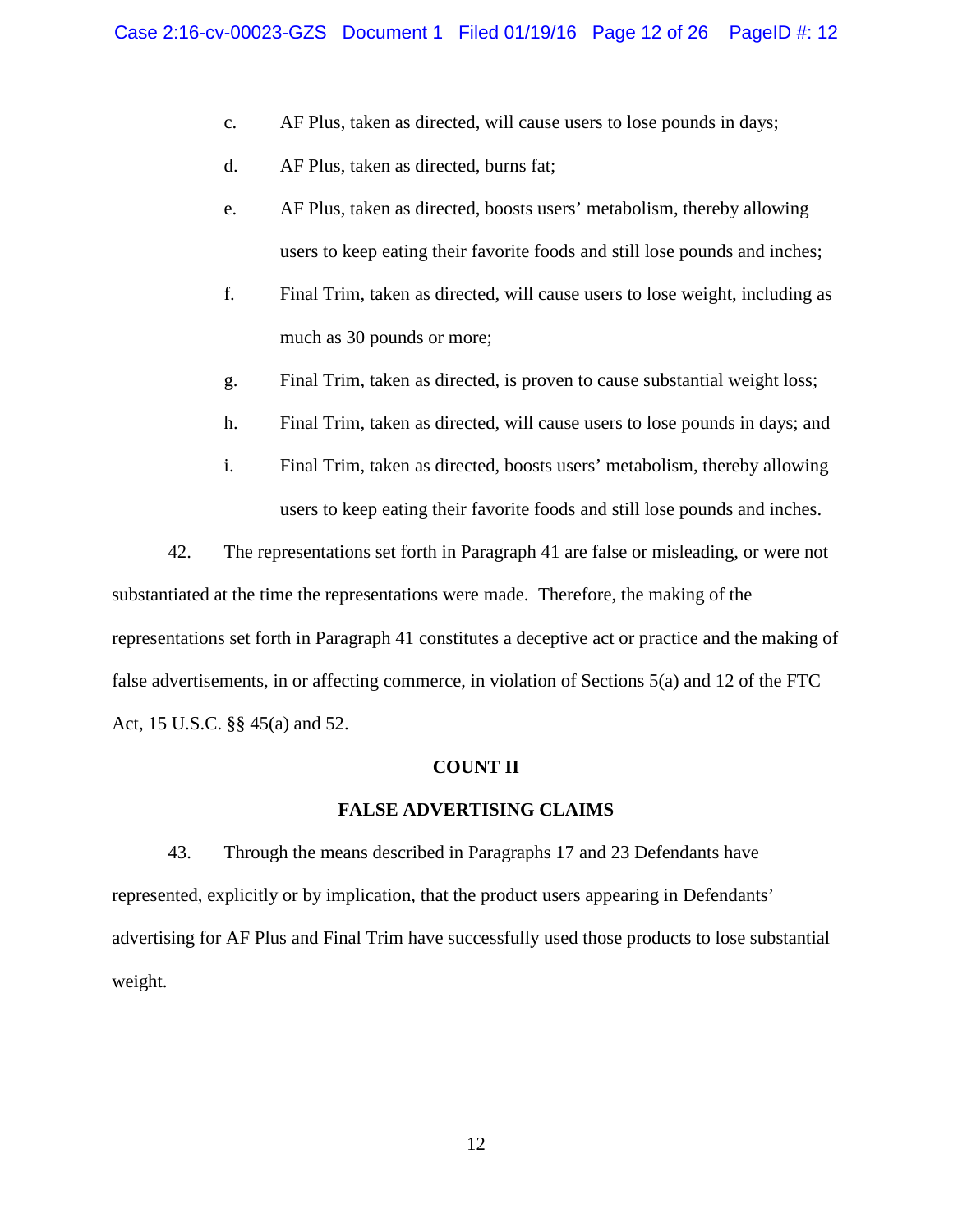44. In truth and in fact, the purported users of AF Plus and Final Trim appearing in Defendants' advertising for AF Plus and Final Trim are fictitious, and their reported experiences did not occur.

45. Therefore, the making of the representations set forth in Paragraph 43 constitutes a deceptive act or practice and the making of false advertisements in or affecting commerce, in violation of Sections 5(a) and 12 of the FTC Act, 15 U.S.C. §§ 45(a) and 52.

### **COUNT III**

#### **DECEPTIVE FORMAT OF RADIO ADVERTISING**

46. Through the means described in Paragraphs 28 and 29, Defendants have represented, directly or indirectly, expressly or by implication, that radio advertisements for AF Plus and Final Trim were objective news reports or public service announcements.

47. In truth and in fact, these radio advertisements were not objective news reports or public service announcements.

48. Therefore, the making of the representations as set forth in Paragraph 46 constitutes a deceptive act or practice in or affecting commerce, in violation of Section 5(a) of the FTC Act, 15 U.S.C. § 45(a).

#### **COUNT IV**

### **DECEPTIVE PROMISES OF FREE GIFT CARDS**

49. Through the means described in Paragraph 34, Defendants represented to consumers that by enrolling in two buying clubs on a trial basis for thirty (30) days and paying an up-front charge of \$3.90 for both clubs, they would receive \$80 worth of gift cards of the consumers' choice from Walmart or Target, whether or not consumers cancelled their memberships within the first thirty (30) days.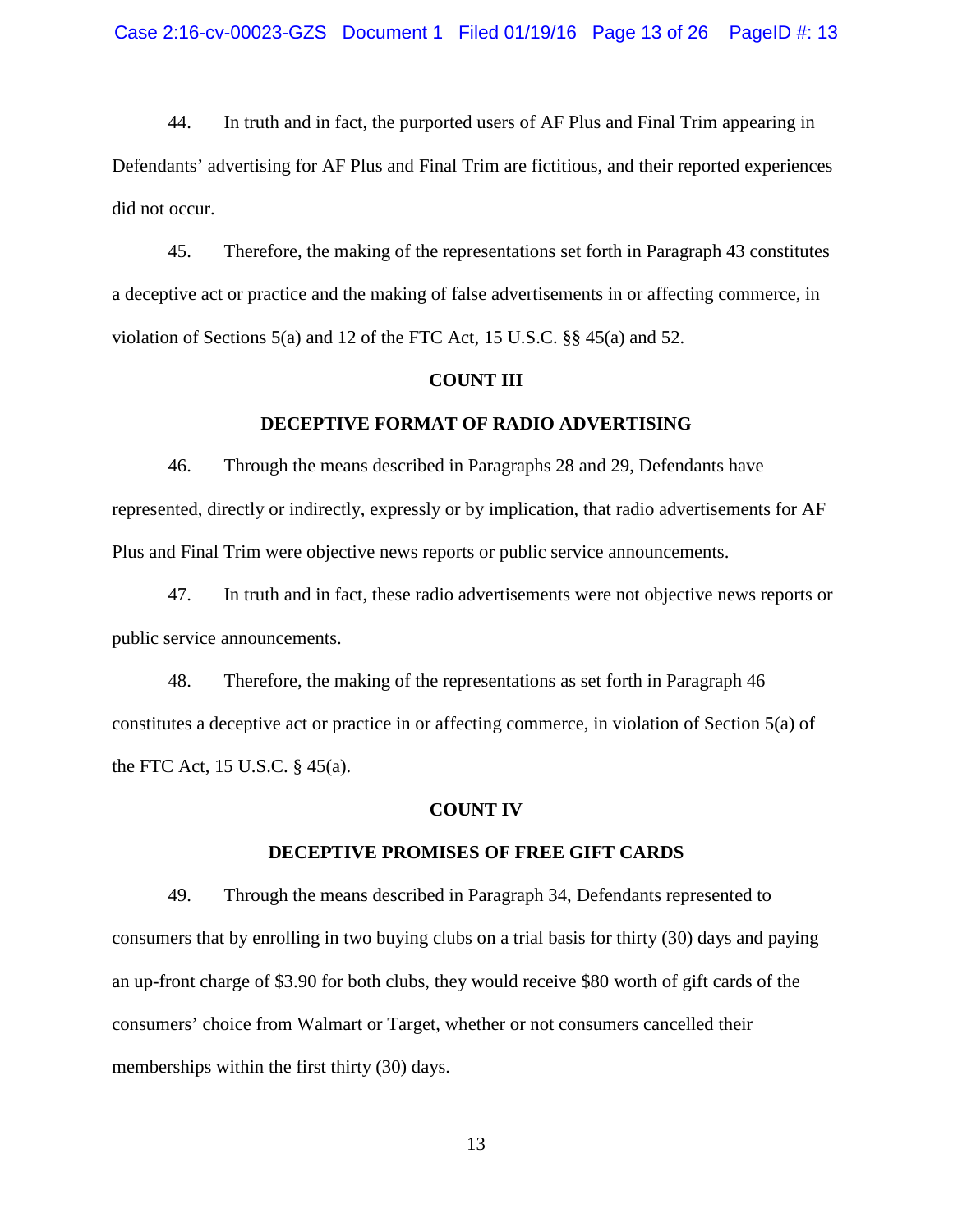50. In truth and in fact, many consumers did not receive \$80 worth of Walmart or Target gift cards as represented by Defendants, whether or not they cancelled their memberships within thirty (30) days.

51. Therefore, the making of the representations set forth in Paragraph 49 constitutes a deceptive act or practice in or affecting commerce, in violation of Section 5(a) of the FTC Act, 15 U.S.C. § 45(a).

#### **COUNT V**

#### **MISREPRESENTATIONS ABOUT RISK-FREE TRIAL OFFERS**

52. Through the means described in Paragraphs 27-30 and 32-37, Defendants have represented to consumers, directly or indirectly, expressly or by implication, that they may try two bottles of AF Plus and Final Trim for thirty (30) days "risk free" without incurring any financial obligation.

53. The representation in Paragraph 52 is false because Defendants charged consumers the full cost of \$79.90 for the "risk free" trial if they opened both bottles of the products. Consumers also became obligated to pay the cost of returning unopened products and were enrolled in inadequately disclosed continuity plans, creating the risk of incurring additional charges

54. Therefore, the making of the representations set forth in Paragraph 52 constitutes a deceptive act or practice in or affecting commerce in violation of Section 5(a) of the FTC Act, 15 U.S.C. § 45(a).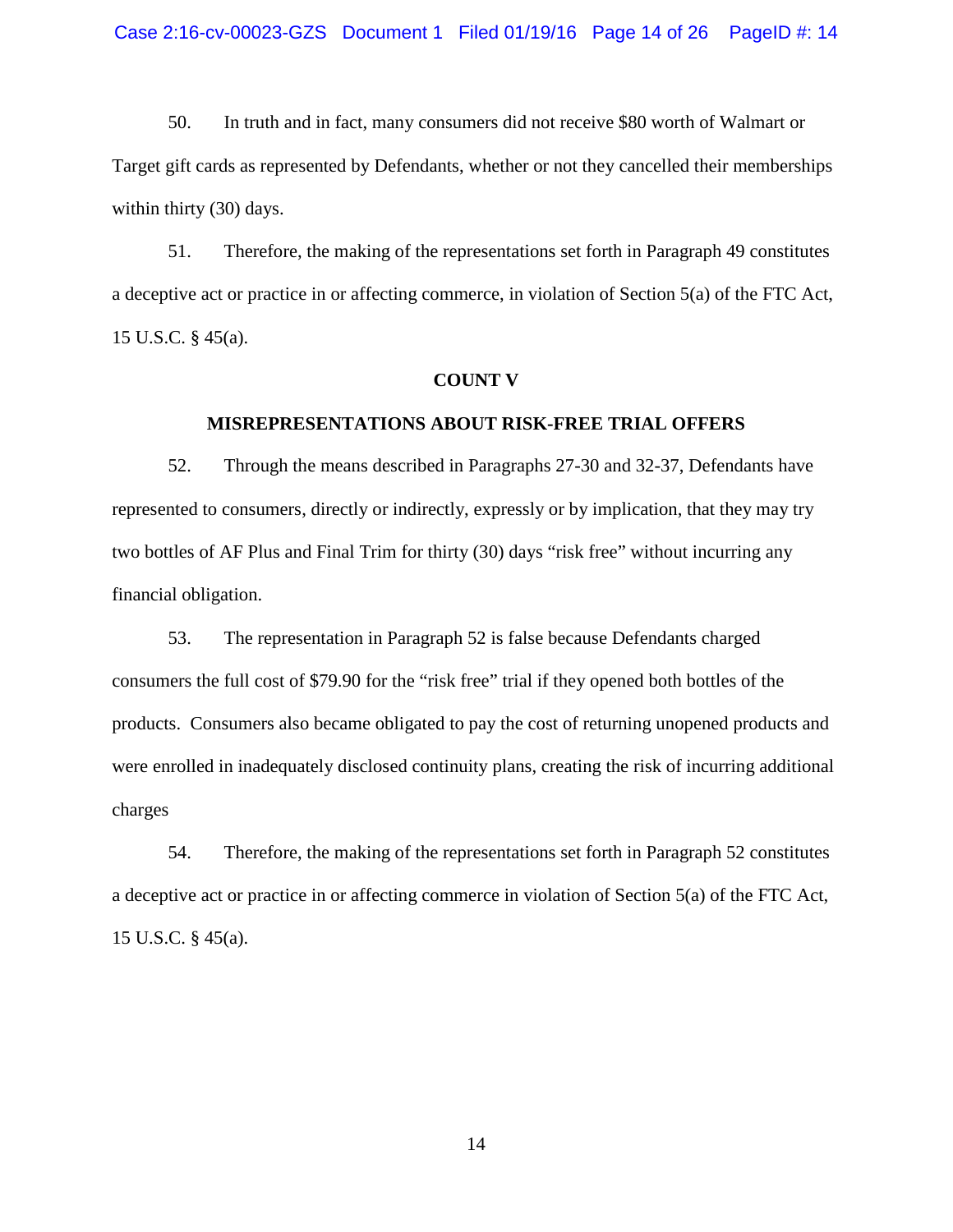### **COUNT VI**

# **MISREPRESENTATIONS ABOUT CREDIT/DEBIT CARD CHARGES AND CANCELLATIONS**

55. In numerous instances in connection with the advertising, marketing, promotion, offering for sale, or sale of AF Plus and Final Trim, Defendants have represented, directly or indirectly, expressly or by implication, that they will not charge consumers who cancel "risk-free trials" within thirty (30) days, and will honor timely cancellations of continuity plans.

56. In truth and in fact, in numerous instances in which Defendants have made the representations described above in Paragraph 55, Defendants charged consumers' credit or debit cards \$79.90 for AF Plus and Final Trim after consumers had cancelled "risk-free trials" within thirty (30) days, or Defendants did not honor timely cancellations of continuity plans.

57. Therefore, the making of the representations set forth in Paragraph 55 constitutes a deceptive act or practice in or affecting commerce, in violation of Section 5(a) of the FTC Act, 15 U.S.C. § 45(a).

### **COUNT VII**

# **FAILURE TO ADEQUATELY DISCLOSE TERMS OF OFFERS**

58. In numerous instances, in connection with the advertising, marketing, promotion, offering for sale, or sale of AF Plus and Final Trim, Defendants have represented, directly or indirectly, expressly or by implication, that consumers who provide their billing information will not be charged, or will pay only a small shipping fee.

59. In numerous instances in which Defendants have made the representations set forth in Paragraph 58 above, Defendants have failed to disclose, or disclose adequately, material terms and conditions of the offer, including, but not limited to, that: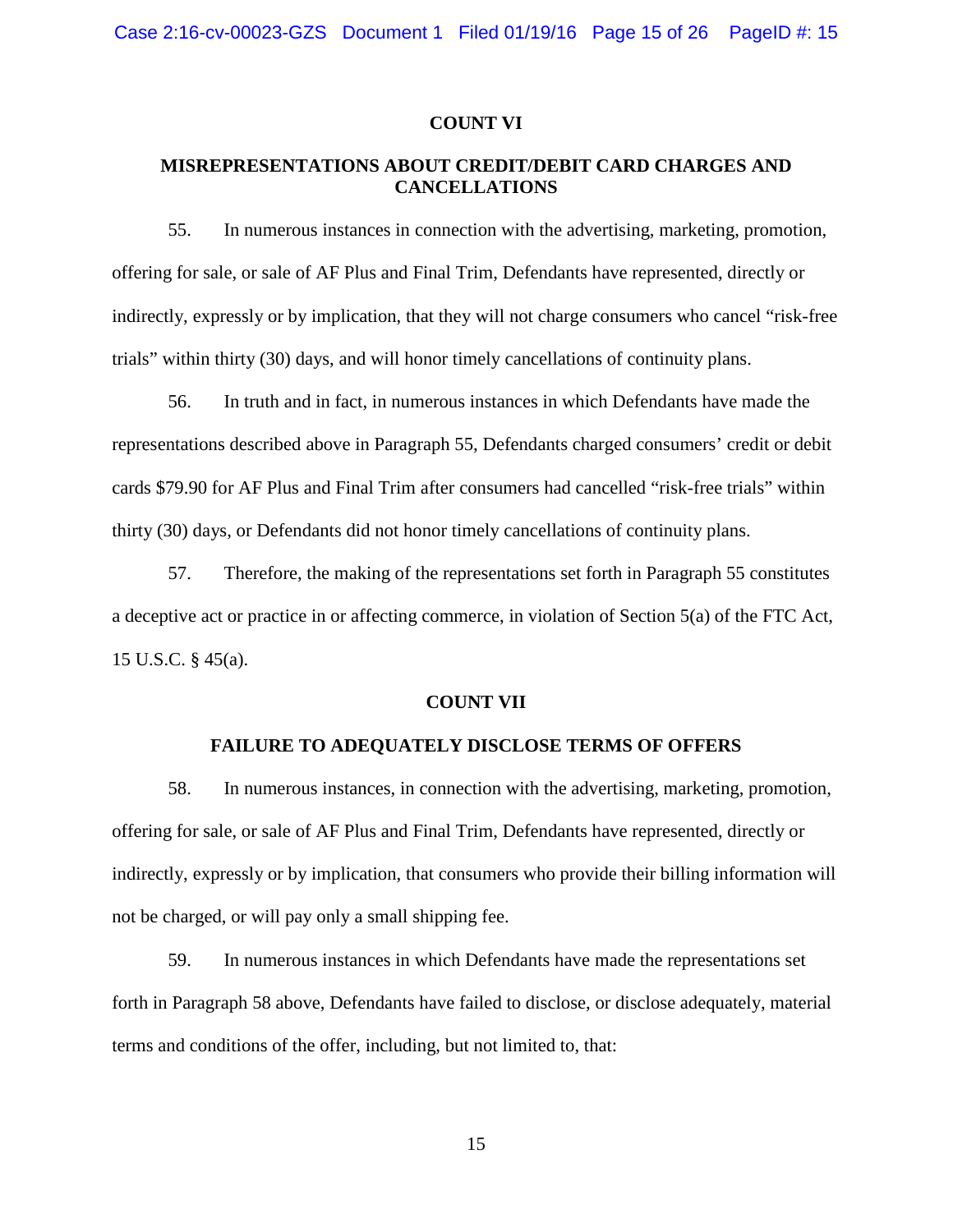- a. Consumers will be automatically charged \$79.90 for the initial purchase of AF Plus or Final Trim if they do not cancel by telephone, obtain a return tracking number from Defendants, and return at least one unopened bottle to Defendants at the consumers' own expense and prior to the expiration of thirty (30) days; and
- b. Consumers will automatically be enrolled in a continuity plan for future auto-shipments of AF Plus or Final Trim that will be billed to their credit or debit cards.

60. Defendants' failure to disclose, or disclose adequately, the material information described in Paragraph 59, in light of the representation set forth in Paragraph 58, constitutes a deceptive act or practice in violation of Section 5(a) of the FTC Act, 15 U.S.C. § 45(a).

### **COUNT VIII**

### **UNFAIRLY CHARGING CONSUMERS WITHOUT AUTHORIZATION**

61. In numerous instances, Defendants have caused charges to be submitted for payment to the credit and debit cards of consumers without the express informed consent of those consumers.

62. Defendants' acts or practices as set forth in Paragraph 61 cause or are likely to cause substantial injury to consumers that those consumers cannot reasonably avoid themselves and that injury is not outweighed by countervailing benefits to consumers or competition.

63. Therefore, Defendants' acts or practices as set forth in Paragraph 61 constitute unfair acts or practices in violation of Section 5 of the FTC Act, 15 U.S.C. §§ 45(a) and 45(n).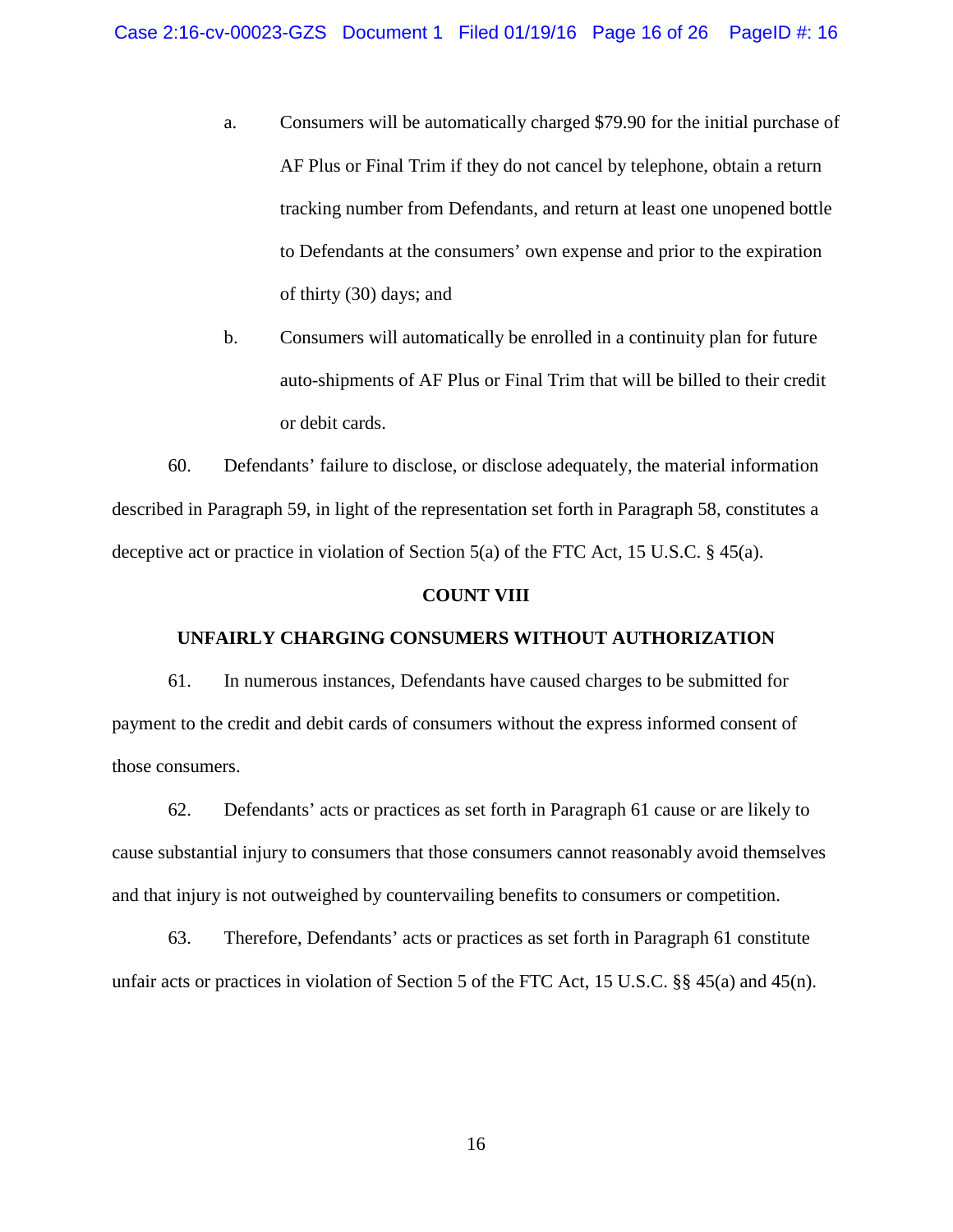### **VIOLATIONS OF EFTA AND REGULATION E**

64. Section 509(a) of the Electronic Fund Transfer Act ("EFTA"), 15 U.S.C.

§ 1693(a), provides that a "preauthorized electronic fund transfer from a consumer's account may be authorized by the consumer only in writing, and a copy of such authorization shall be provided to the consumer when made." Section 903(10) of EFTA, 15 U.S.C. § 1693a(10), provides that the term "preauthorized electronic fund transfer" means "an electronic fund transfer authorized in advance to recur at substantially regular intervals."

65. Section 205.10(b) of Regulation E, 12 C.F.R. § 205.10(b), provides that "[p]reauthorized electronic fund transfers from a consumer's account may be authorized only by a writing signed or similarly authenticated by the consumer. The person that obtains the authorization shall provide a copy to the consumer."

66. Section 205.10(b) of the Federal Reserve Board's Official Staff Commentary to Regulation E, 12 C.F.R. § 205.10(b), Supp. I, provides that "[t]he authorization process should evidence the consumer's identity and assent to the authorization." *Id*. at ¶ 10(b), cmt. 5. The Official Staff Commentary further provides that "[a]n authorization is valid if it is readily identifiable as such and the terms of the preauthorized transfer are clear and readily understandable." *Id*. at ¶ 10(b), cmt. 6.

67. Pursuant to Section 917(c) of EFTA, 15 U.S.C. § 1693o(c), every violation of EFTA and Regulation E constitutes a violation of Section 5 of the FTC Act, 15 U.S.C. §§ 45(a) and  $45(n)$ .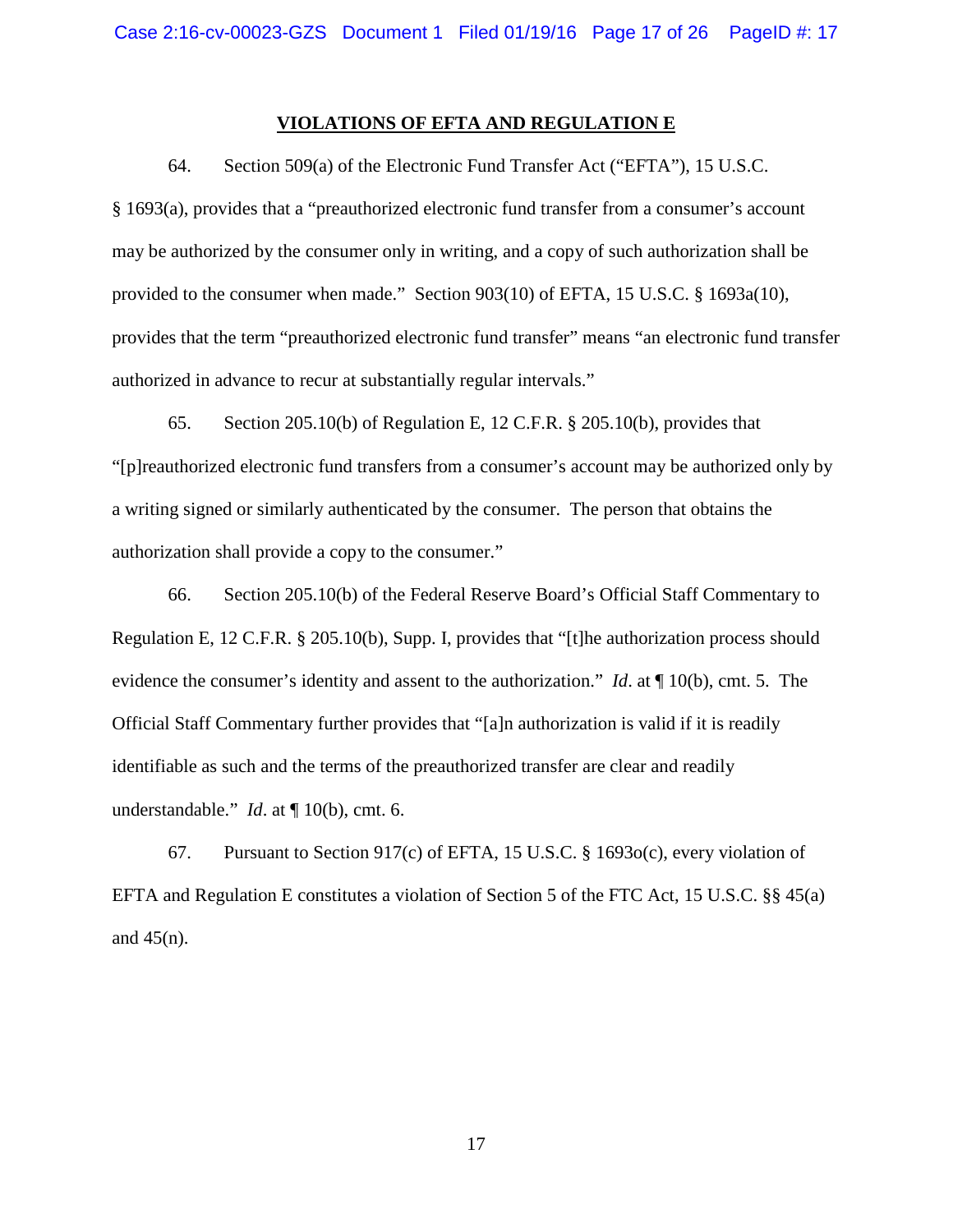#### **COUNT IX**

# **EFTA AND REGULATION E**

68. In numerous instances, Defendants have debited consumers' bank accounts on a recurring basis without obtaining a written authorization signed or similarly authenticated from consumers for preauthorized electronic fund transfers from their accounts, thereby violating Section 907(a) of EFTA, 15 U.S.C. § 1693e(a), and Section 205.10(b) of Regulation E, 12 C.F.R. § 205.10(b).

69. In numerous instances, Defendants have debited consumers' bank accounts on a recurring basis without providing to the consumer a copy of a written authorization signed or similarly authenticated by the consumer for preauthorized electronic fund transfers from the consumer's account, thereby violating Section 907(a) of EFTA, 15 U.S.C. § 1693e(a), and Section 205.10(b) of Regulation E, 12 C.F.R. § 205.10(b).

70. By engaging in violations of EFTA and Regulation E as set forth in Paragraphs 68 and 69, Defendants have engaged in violations of 15 U.S.C. § 1693o(c) and Section 5 of the FTC Act, 15 U.S.C. §§ 45(a) and 45(n).

#### **VIOLATIONS OF MAINE LAW**

71. The Maine UTPA, § 207, declares unlawful "unfair methods of competition and unfair or deceptive acts or practices in the conduct of any trade or commerce."

72. Misrepresentations or deceptive omissions of material fact constitute deceptive acts or practices prohibited by Section 207 of the Maine UTPA.

73. Section 206 of the Maine UTPA defines "trade or commerce" as including "the advertising, offering for sale, sale or distribution of any services and any property, tangible or intangible, real, personal or mixed, and any other article, commodity or thing of value wherever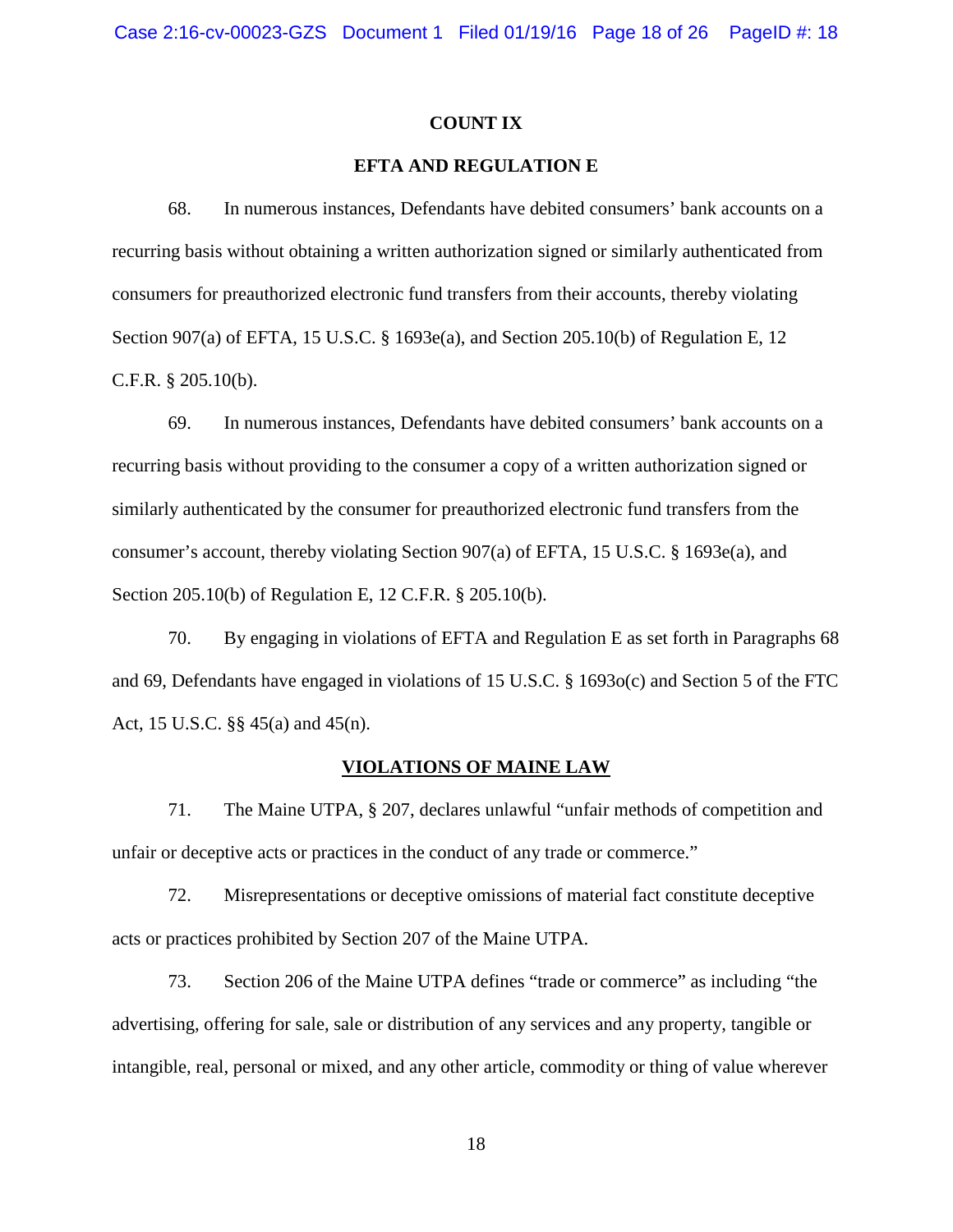### Case 2:16-cv-00023-GZS Document 1 Filed 01/19/16 Page 19 of 26 PageID #: 19

situate, and shall include any trade or commerce directly or indirectly affecting the people of this State." ME. REV. STAT. tit. 5, § 206.

74. Chapter 205-A, "Required Disclosures to Consumers," of Title 10 of Maine's statutes prohibits certain practices related to free trial offers. ME. REV. STAT. tit. 10, §§ 1210 through 1210-B.

75. Section 1210(2) prohibits making free offers unless, at the time of the offer, "the seller provides the consumer with clear and conspicuous information regarding the terms of the free offer, including any additional financial obligations that may be incurred as a result of accepting the free offer." ME. REV. STAT. tit. 10, § 1210.

76. Section 1210-A provides that a violation of Title 10, Chapter 205-A is a violation of the Maine UTPA.

### **COUNT X**

### **FALSE OR UNSUBSTANTIATED CLAIMS**

77. Plaintiff State of Maine incorporates herein by reference all of the allegations contained in Paragraph 41 of this Complaint.

78. The representations set forth in Paragraph 41 are false or misleading, or were not substantiated at the time the representations were made. Therefore, by making the representations described in Paragraph 41, Defendants have engaged in a pattern or practice of unfair or deceptive acts or practices in the conduct of trade or commerce by falsely advertising, distributing, and selling AF Plus and Final Trim as products that would directly or indirectly cause weight loss, in violation of ME. REV. STAT. tit. 5, § 207.

79. Defendants' conduct as described herein has been intentional.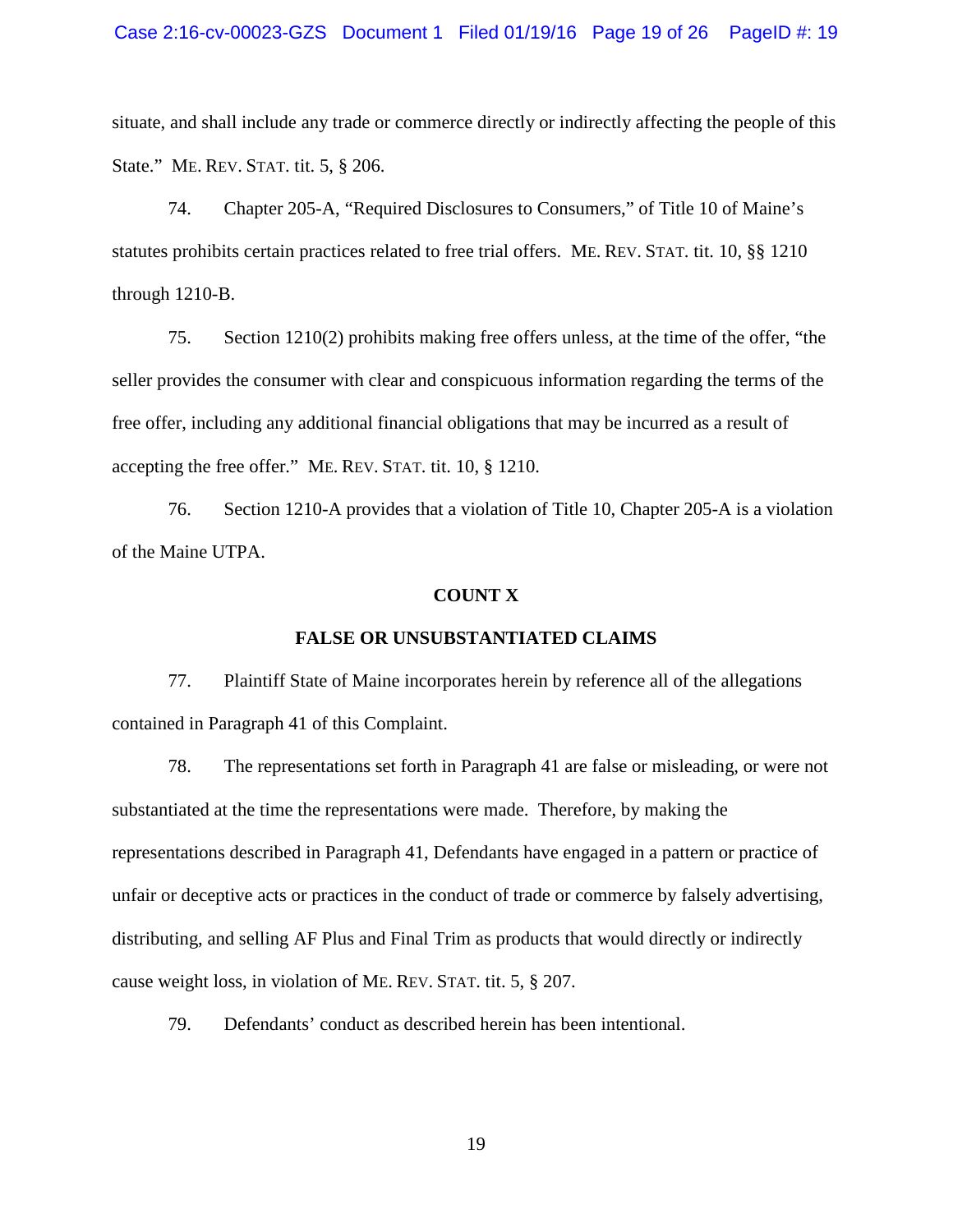### **COUNT XI**

# **FALSE ADVERTISING CLAIMS**

80. Plaintiff State of Maine incorporates herein by reference all of the allegations contained in Paragraphs 43-44 of this Complaint.

81. Through the above-described conduct and representations, Defendants engaged in a pattern or practice of unfair or deceptive acts or practices in the conduct of trade or commerce by falsely advertising AF Plus and Final Trim as products that endorsers have used successfully for substantial weight loss, in violation of ME. REV. STAT. tit. 5, § 207.

82. Defendants' conduct as described herein has been intentional.

### **COUNT XII**

### **DECEPTIVE FORMAT OF RADIO ADVERTISING**

83. Plaintiff State of Maine incorporates herein by reference all of the allegations contained in Paragraphs 46-47 of this Complaint.

84. Through the above-described conduct and representations, Defendants engaged in a pattern or practice of unfair or deceptive acts or practices in the conduct of trade or commerce by falsely representing that radio advertisements for AF Plus and Final Trim were objective news reports or public service announcements, in violation of ME. REV. STAT. tit. 5, § 207.

85. Defendants' conduct as described herein has been intentional.

#### **COUNT XIII**

### **DECEPTIVE PROMISES OF FREE GIFT CARDS**

86. Plaintiff State of Maine incorporates herein by reference all of the allegations contained in Paragraphs 49-50 of this Complaint.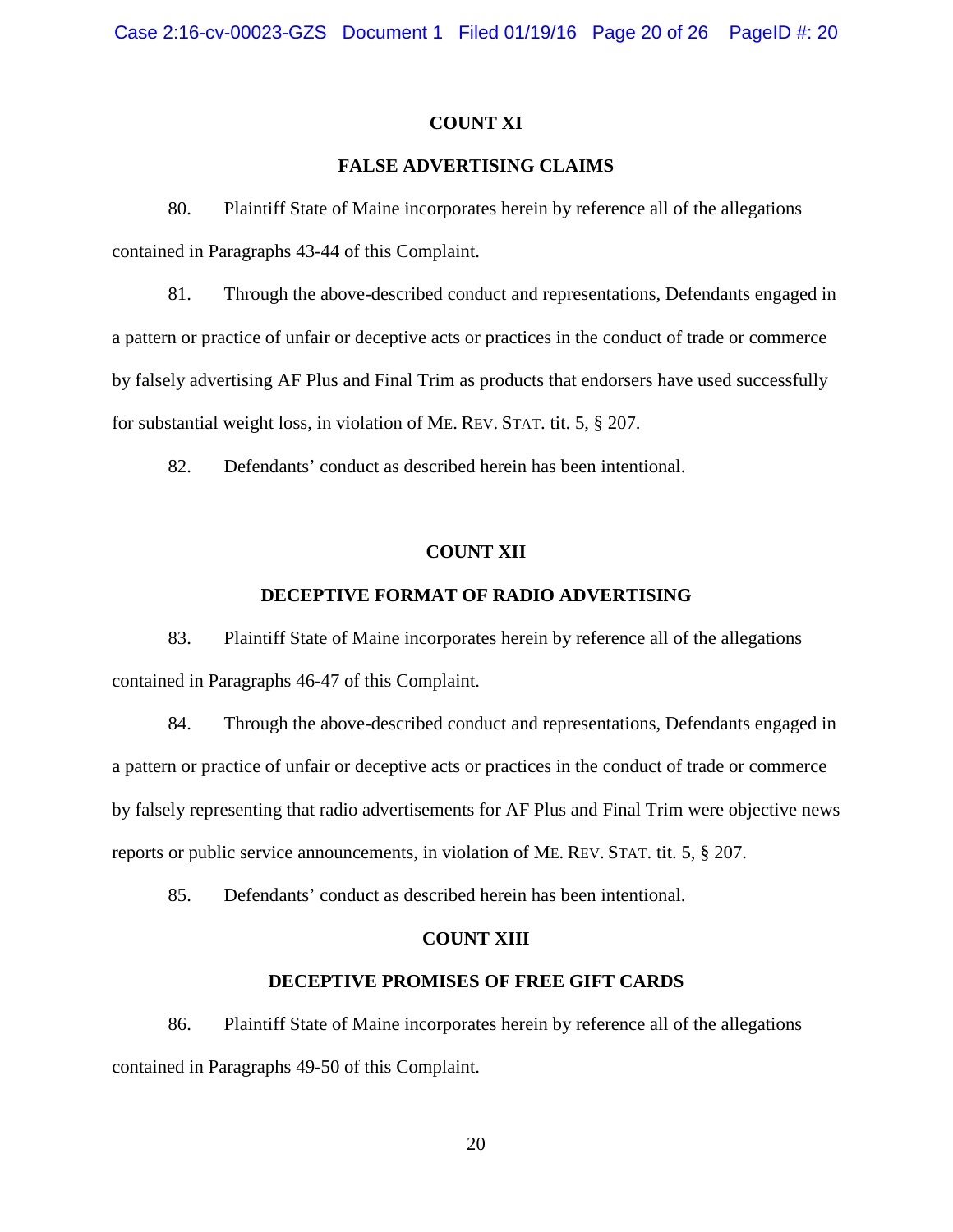87. Through the above-described conduct, Defendants engaged in a pattern or practice of unfair or deceptive acts or practices in the conduct of trade or commerce by falsely advertising, distributing, and selling buying club memberships with the representation that becoming a paying member would entitle consumers to their choice of \$80 worth of either Walmart or Target gift cards, in violation of ME. REV. STAT. tit. 5, § 207.

88. Defendants' conduct as described herein has been intentional.

#### **COUNT XIV**

#### **MISREPRESENTATIONS ABOUT RISK-FREE TRIAL OFFERS**

89. Plaintiff State of Maine incorporates herein by reference all of the allegations contained in Paragraphs 52-53 of this Complaint.

90. Through the above-described conduct, Defendants engaged in a pattern or practice of unfair or deceptive acts or practices in the conduct of trade or commerce by falsely advertising or representing that consumers could try AF Plus or Final Trim for thirty (30) days "risk-free," without incurring any financial obligation, in violation of ME. REV. STAT. tit. 5, § 207 and ME. REV. STAT. tit 10, § 1210.

91. Defendants' conduct as described herein has been intentional.

#### **COUNT XV**

# **MISREPRESENTATIONS ABOUT CREDIT/DEBIT CARD CHARGES AND CANCELLATIONS**

92. Plaintiff State of Maine incorporates herein by reference all of the allegations contained in Paragraphs 55-56 of this Complaint.

93. Through the above-described conduct, Defendants engaged in a pattern or practice of unfair or deceptive acts or practices in the conduct of trade or commerce by falsely advertising or representing that they will not charge consumers who cancel "risk-free trials" for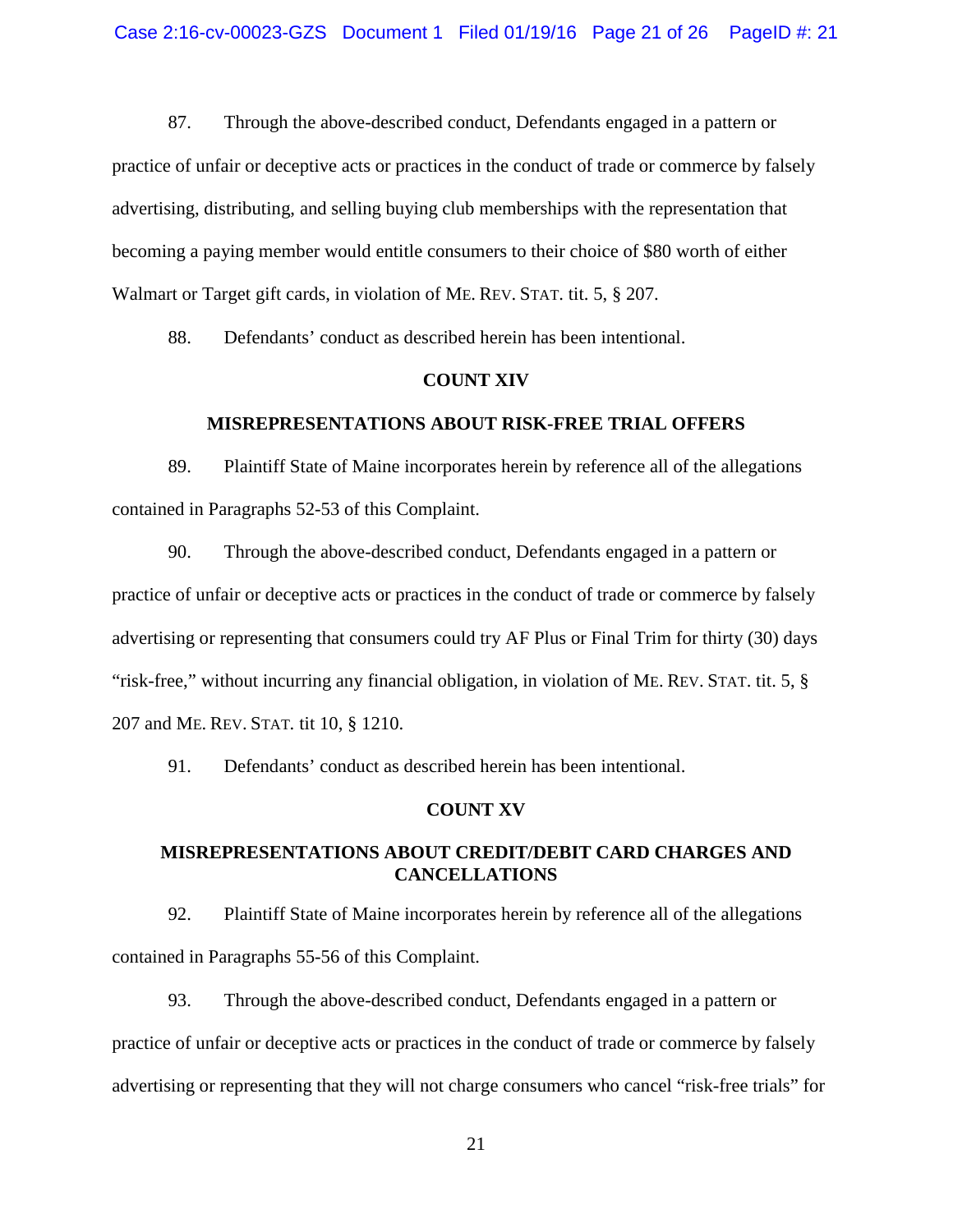AF Plus or Final Trim within thirty (30) days, and that Defendants will honor timely cancellations of continuity plans, in violation of ME. REV. STAT. tit. 5, § 207 and ME. REV. STAT. tit. 10, § 1210.

94. Defendants' conduct as described herein has been intentional.

# **COUNT XVI**

# **FAILURE TO ADEQUATELY DISCLOSE TERMS OF OFFERS**

95. Plaintiff State of Maine incorporates herein by reference all of the allegations contained in Paragraphs 58-59 of this Complaint.

96. Through the above-described conduct, Defendants engaged in a pattern or practice of unfair or deceptive acts or practices in the conduct of trade or commerce by failing to disclose, or to disclose adequately, the material information described in Paragraph 59 in light of the representations set forth in Paragraph 58, in violation of ME. REV. STAT. tit. 5, § 207 and ME. REV. STAT. tit. 10, § 1210.

97. Defendants' conduct as described herein has been intentional.

#### **COUNT XVII**

# **UNFAIRLY CHARGING CONSUMERS WITHOUT AUTHORIZATION**

98. Plaintiff State of Maine incorporates herein by reference all of the allegations contained in Paragraphs 61-62 of this Complaint.

99. Through the above-described conduct, Defendants engaged in a pattern or practice of unfair acts or practices in the conduct of trade or commerce by charging the debit and credit cards of consumers without the consumers' express informed consent, in violation of ME. REV. STAT. tit. 5, § 207.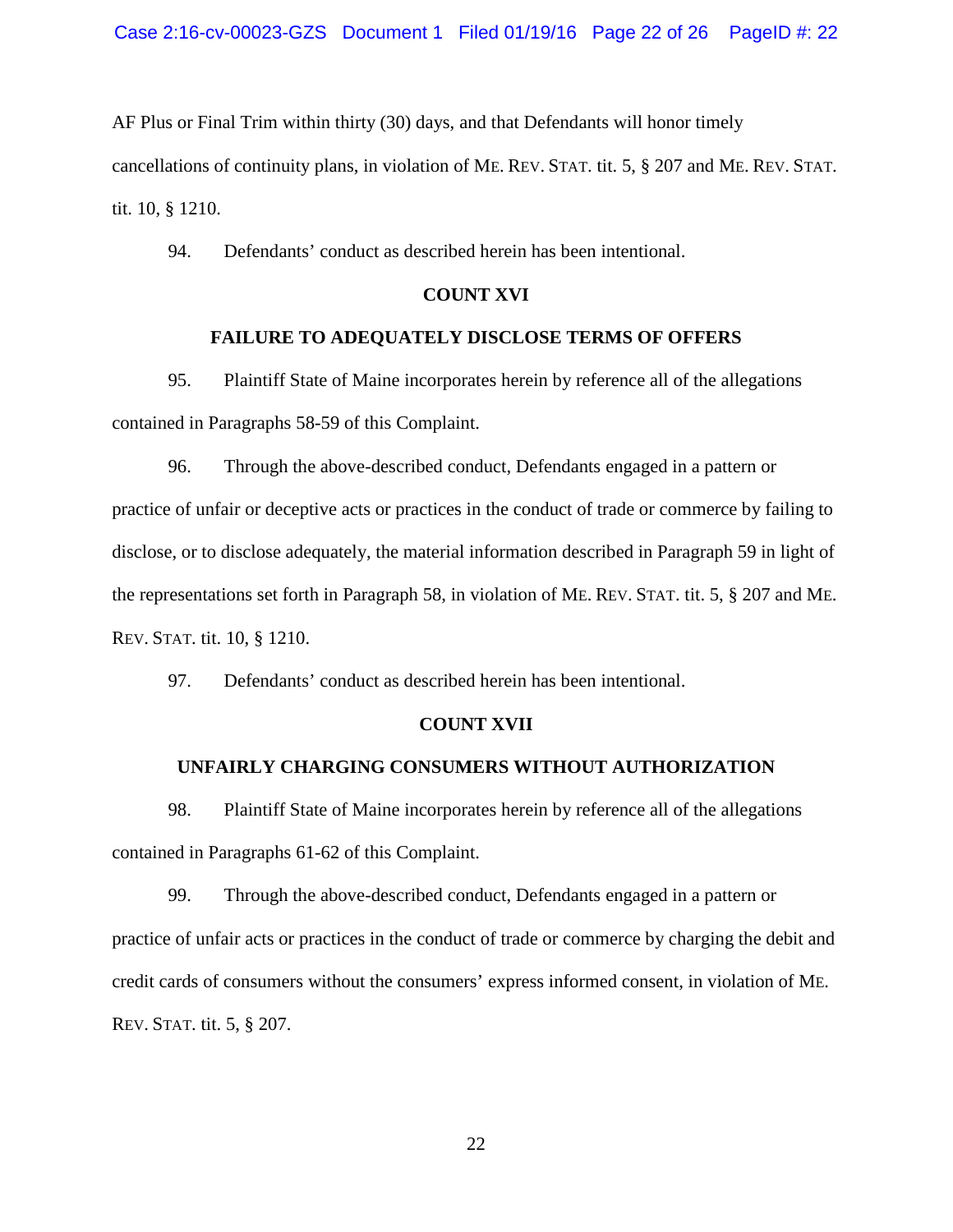100. Defendants' conduct as described herein has been intentional.

# **CONSUMER INJURY**

101. Consumers have suffered and will continue to suffer substantial injury as a result of Defendants' violations of the FTC Act, EFTA, and the Maine UTPA. In addition, Defendants have been unjustly enriched as a result of their unlawful acts or practices. Absent injunctive relief by this Court, Defendants are likely to continue to injure consumers, reap unjust enrichment, and harm the public interest.

### **THE COURT'S POWER TO GRANT RELIEF**

102. Section 13(b) of the FTC Act, 15 U.S.C. § 53(b), and 15 U.S.C. § 1693o(c), empower this Court to grant injunctive and such other relief as the Court may deem appropriate to halt and redress violations of any provision of law enforced by the FTC. The Court, in the exercise of its equitable jurisdiction, may award ancillary relief, including rescission or reformation of contracts, restitution, the refund of monies paid, and the disgorgement of illgotten monies, to prevent and remedy any violation of any provision of law enforced by the FTC.

103. Pursuant to 28 U.S.C. § 1367, this Court has supplemental jurisdiction to enable Plaintiff State of Maine to enforce its state law claims under the Maine Unfair Trade Practices Act, ME. REV. STAT. tit. 5, §§ 205-a through 214, against Defendants in this Court. Section 209 of the Maine UTPA empowers this Court to grant injunctive and such other relief, including civil penalties for intentional violations, as the Court may deem appropriate to halt and redress violations of any provision of the Maine UTPA enforced by the Maine Attorney General. The Court, in the exercise of its equitable jurisdiction, may award ancillary relief, including rescission or reformation of contracts, restitution, the refund of monies paid, and the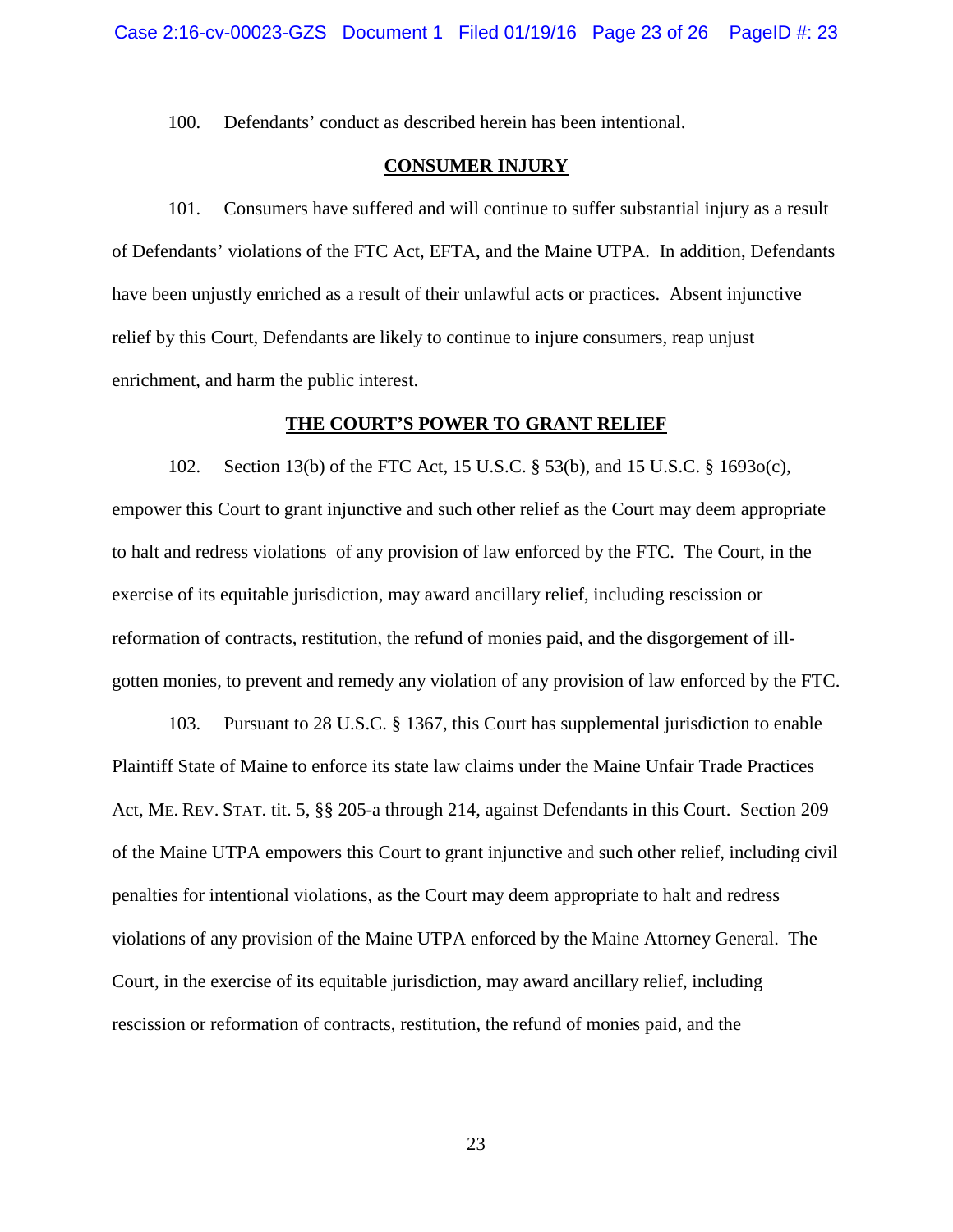disgorgement of ill-gotten monies, to prevent and remedy any violation of the Maine UTPA enforced by the Maine Attorney General.

# **FTC PRAYER FOR RELIEF**

Wherefore, Plaintiff Federal Trade Commission, pursuant to Section 13(b) of the FTC Act, 15 U.S.C. §§ 53(b), Section 917(c) of EFTA, 15 U.S.C. § 1693o(c), and the Court's own equitable powers, requests that the Court:

- A. Enter a permanent injunction to prevent future violations of the FTC Act and EFTA by Defendants;
- B. Award such relief as the Court finds necessary to redress injury to consumers resulting from Defendants' violations of the FTC Act and EFTA, including but not limited to, rescission or reformation of contracts, restitution, the refund of monies paid, and the disgorgement of ill-gotten monies; and
- C. Award Plaintiff FTC the costs of bringing this action, as well as such other and additional relief as the Court may determine to be just and proper.

# **MAINE PRAYER FOR RELIEF**

Wherefore, Plaintiff State of Maine, pursuant to the Maine UTPA, ME. REV. STAT. tit. 5, § 209, and the Court's own equitable powers, requests that the Court:

- A. Enter an order declaring Defendants' above-described conduct to be in violation of the Maine UTPA, ME. REV. STAT. tit. 5, § 207 and to be intentional violations pursuant to the Maine UTPA, ME. REV. STAT. tit. 5, § 209;
- B. Enter a permanent injunction to prevent future violations of the Maine UTPA by Defendants;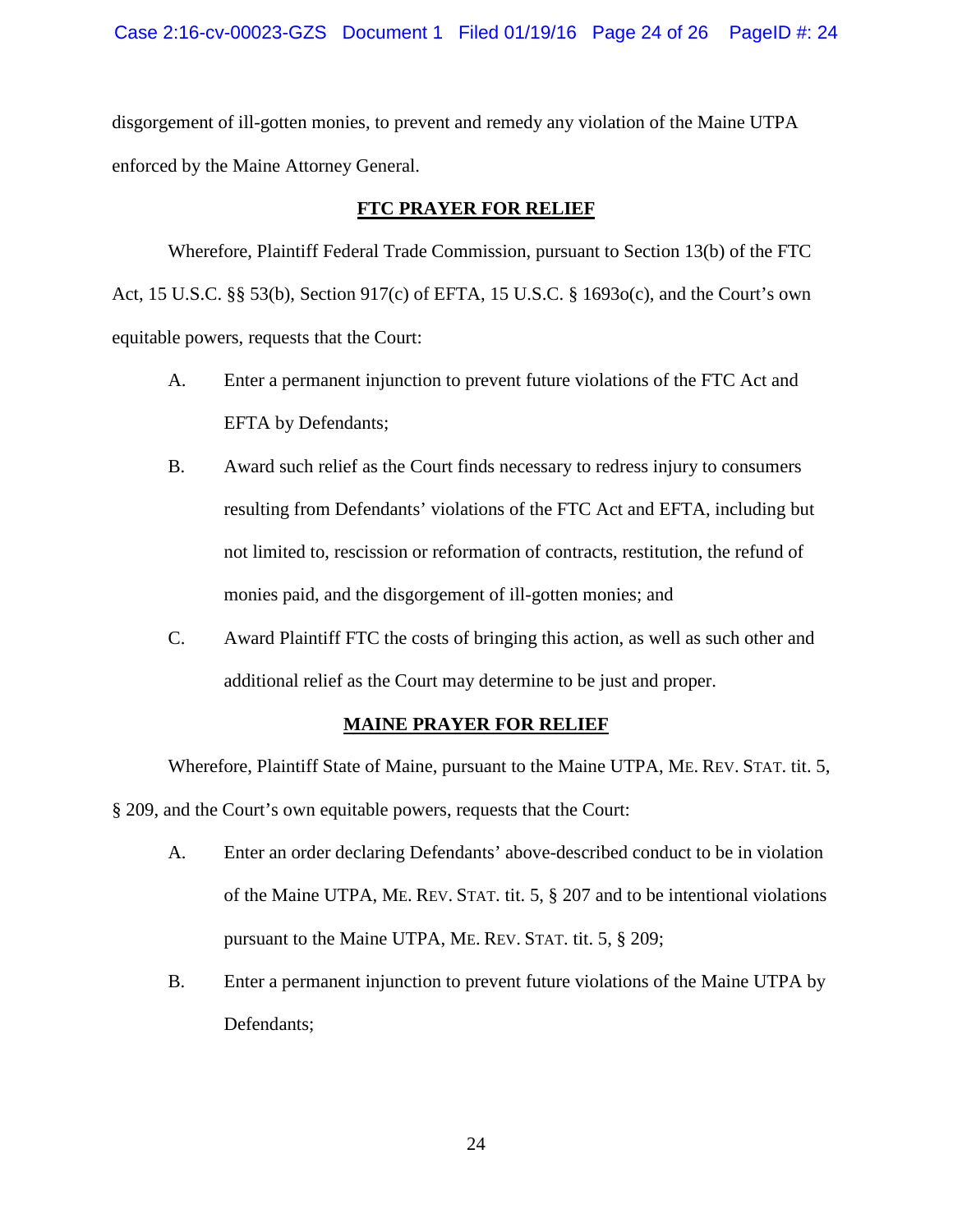- C. Award such relief as the Court finds necessary to redress injury to consumers resulting from Defendants' violations of the Maine UTPA, including but not limited to, rescission or reformation of contracts, restitution, the refund of monies paid, and the disgorgement of ill-gotten monies;
- D. Adjudge civil penalties of not more than ten thousand dollars (\$10,000) for each intentional violation of the Maine UTPA pursuant to ME. REV. STAT. tit. 5, § 209; and
- E. Award Plaintiff State of Maine the costs of bringing this action, prejudgment interest pursuant to ME. REV. STAT. tit. 14, § 1602-B, and such other and additional relief as the Court may determine to be just and proper.

Respectfully submitted,

 JONATHAN NUECHTERLEIN General Counsel

 /s/ James A. Prunty James A. Prunty David P. Frankel Carolyn L. Hann Federal Trade Commission 600 Pennsylvania Avenue, NW Washington, D.C. 20580 Telephone: 202-326-2438, 2812, 2745 Facsimile: 202-326-3259 Email: jprunty@ftc.gov, dfrankel@ftc.gov chann@ftc.gov

 Attorneys for Plaintiff FEDERAL TRADE COMMISSION